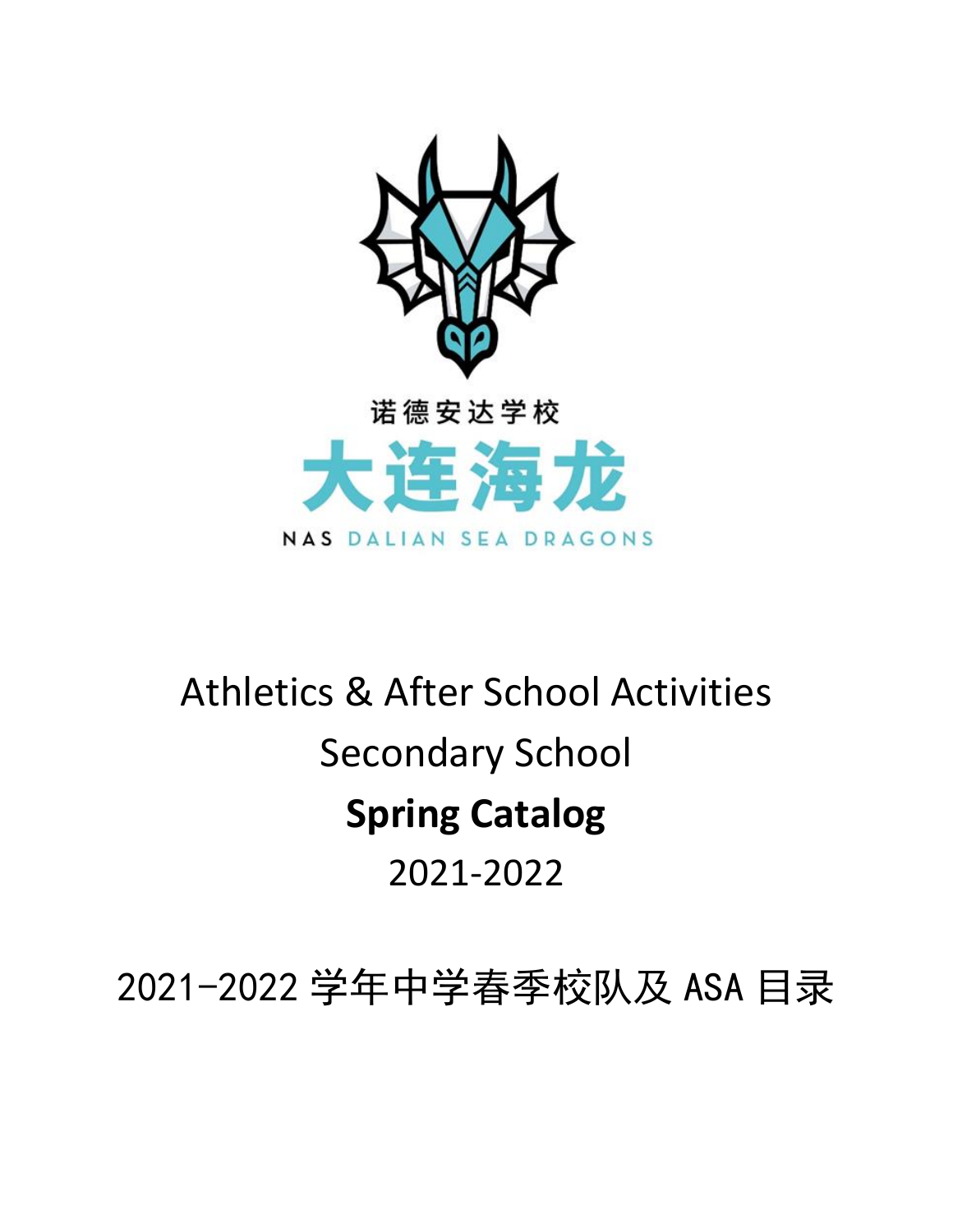**Signup through Schoolsbuddy**

**请通**过 **Schoolsbuddy** 报名

**[dais.schoolsbuddy.net](https://dais.schoolsbuddy.net/#!/)**

# PHILOSOPHICAL STATEMENT FOR ATHLETICS

DAIS believes athletic activities are integral to the holistic education experience for students. The athletic program supports the actualization of the school's mission, vision, and student wide learning outcomes (SWLO's). Athletic activities provide opportunities for students to explore and pursue areas of interest and diverse environments promoting the development of both collaborative and individual knowledge and skills. These experiences, when pursued appropriately, promote the fulfillment of a healthy and balanced life.

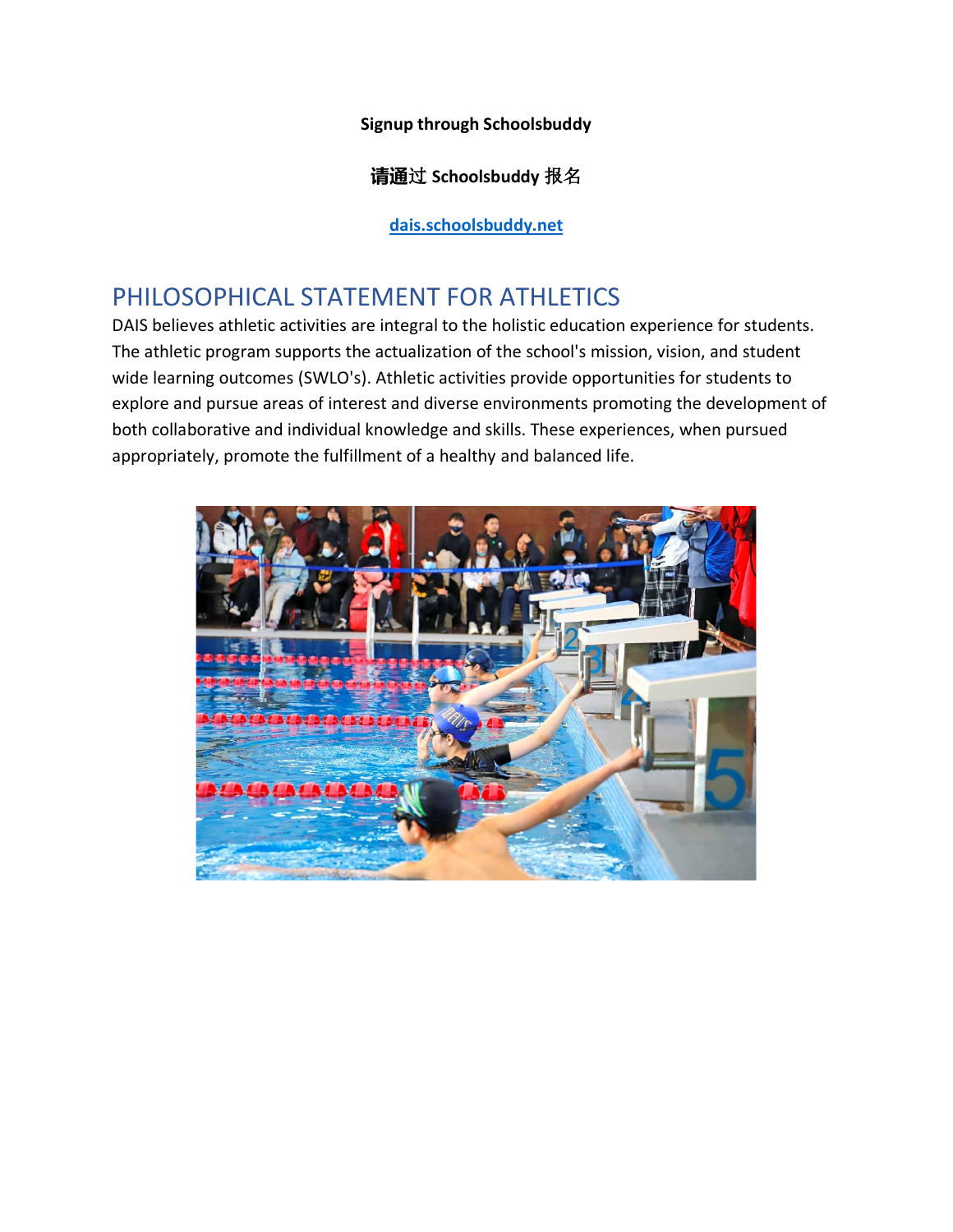#### **Varsity & Junior Varsity Badminton (Co-Ed)** 羽毛球队**(**男女混合**)** Head Coach: Sonsie Ang Assistant Coach: Ana Baltatescu Grade: 9-12 Practice Days: Tuesdays & Thursdays @ 4:00-5:30 p.m. **Sea Dragon Swimming Club (Co-Ed)** 海龙游泳俱乐部**(**男女混**)**  Coach: Mary LuYan Sui This is a team for competitive swimmers only; with a tryout being held during the first days of practice. Grade: 3-12 Practice Days: Mondays, Tuesdays & Thursdays @ 4:00-5:30 p.m. Cost Per Class: 65RMB 仅游泳运动员可以加入海龙俱乐部。将在第一 天的选拔中,挑选出俱乐部的成员。 年级:3-12 年级 训练时间:周一,周二和周四的 4:00-5:30 每次训练费用:65 元 **Varsity Girls Soccer** 女子足球 Head Coach: Greg Troutman Grade: 9-12 Practice Days: Mondays, Tuesdays & Thursdays @ 4:00-5:30 p.m. **Varsity Boys Soccer** 男子足球 Head Coach: Kiko Balsells Grade: 9-12 Practice Days: Mondays, Tuesdays & Thursdays @ 4:00-5:30 p.m.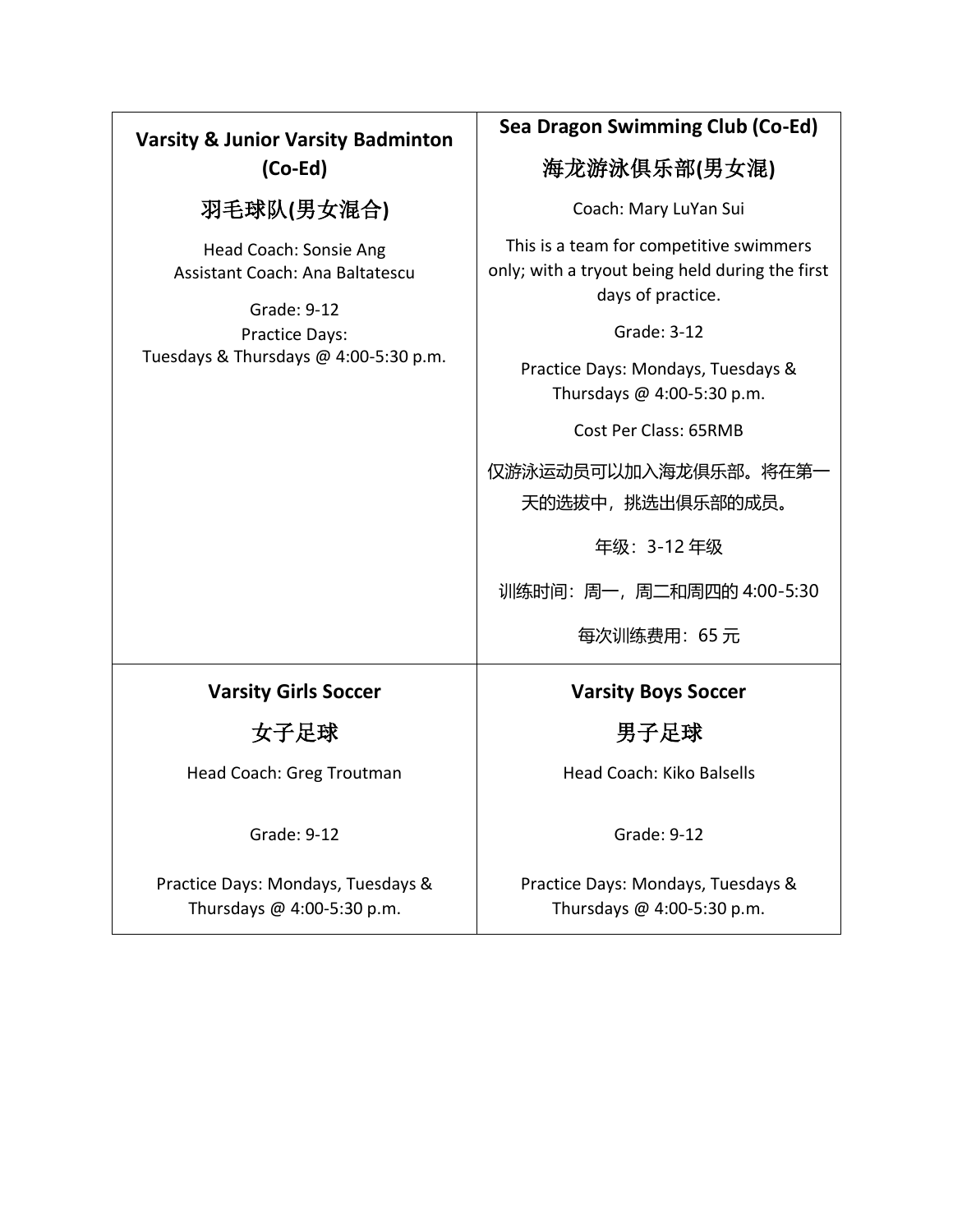#### **Signup through Schoolsbuddy**

#### 请通过 **Schoolsbuddy** 报名

#### **[dais.schoolsbuddy.net](https://dais.schoolsbuddy.net/#!/)**

#### PHILOSOPHICAL STATEMENT FOR AFTER SCHOOL ACTIVITIES

The After School Activities program at Dalian American International School is designed to allow students the freedom to discover and develop lifelong passions, maintain a healthy body and mind, extend, and apply their classroom knowledge, and provide a link to give back to the community. The after-school activities program is aligned with the ideals of Dalian American International School. Our students develop intellect, character, and health in a safe and welcoming environment.

## Program Offerings

**Foundational programs** run every year and can be selected from the activities catalog. The foundational program is designed to allow students to grow throughout the program and experience different types of activities throughout their time at DAIS.

**Aligned activities** are opportunities for faculty to offer a particular skill they may possess that is aligned to our goals of developing intellect, character, and health. Aligned activities are not guaranteed to run each year.

We also offer activities from **outside vendors that require payment**. These activities help to bring in significant activities that we are unable to provide through our staff.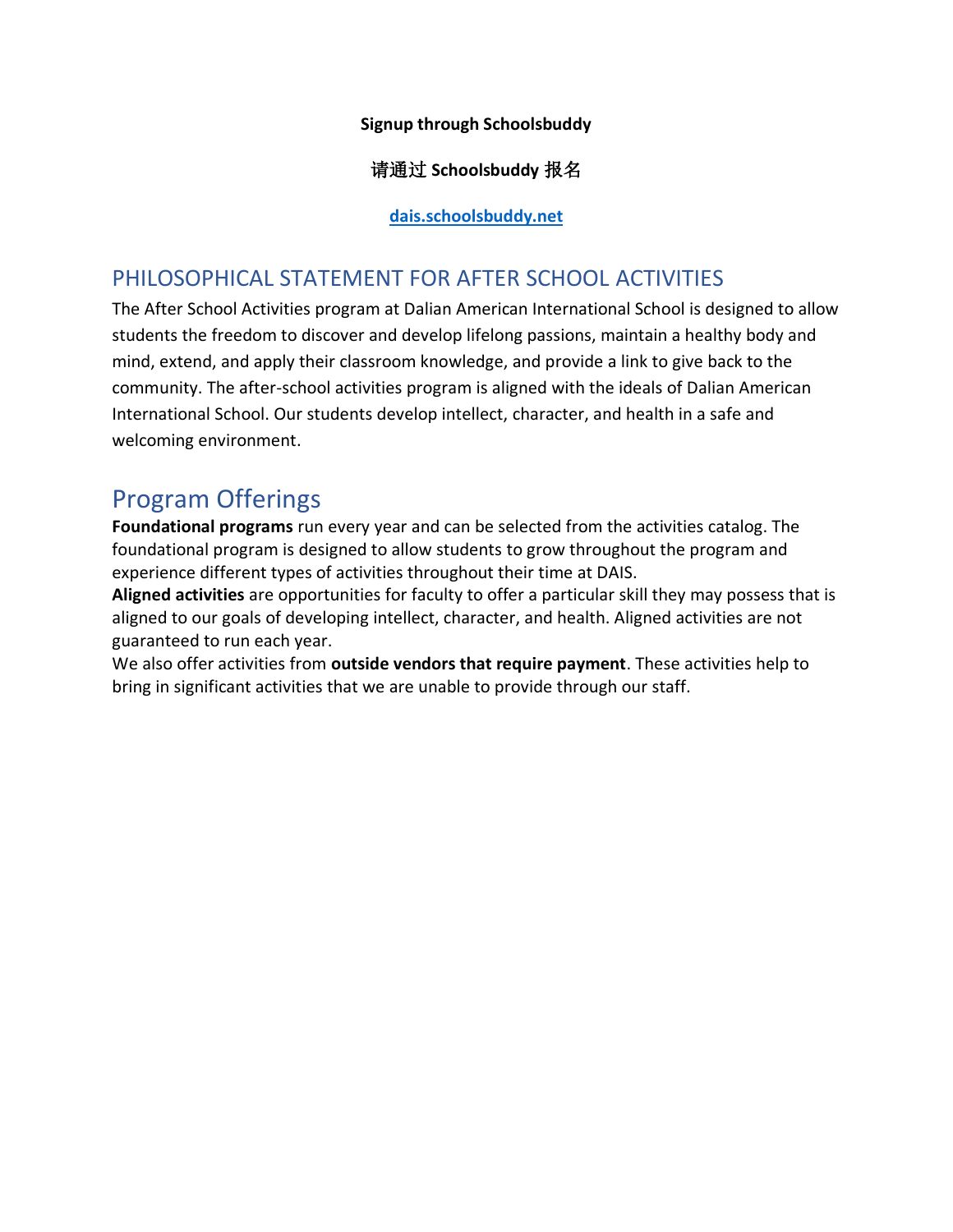

**Acoustic Guitar Club**  木吉他俱乐部

Do you love playing the acoustic guitar? Do have an acoustic guitar that just collecting dust under your bed? Then this is the ASA for you! This ASA Acoustic Guitar Club welcomes those of all level! Learning basic open chord shapes, the basics of strumming patterns, and learning songs of students' choice!

#### *Additional Information: Must have your own guitar*

Grades: 6-12 Day: Tuesdays

你喜欢弹木吉他吗?你的床底下是不是有一把积尘的吉他?如果答案是肯定的,那么这个 ASA 非常适合你!木吉他俱乐部欢迎所有水平的学生加入。我们将学习基础的和弦形音, 拨弦方 式,以及学生喜爱的歌曲!

#### 附加信息*:*必须有自己的吉他

年级:6-12 年级 活动时间:周二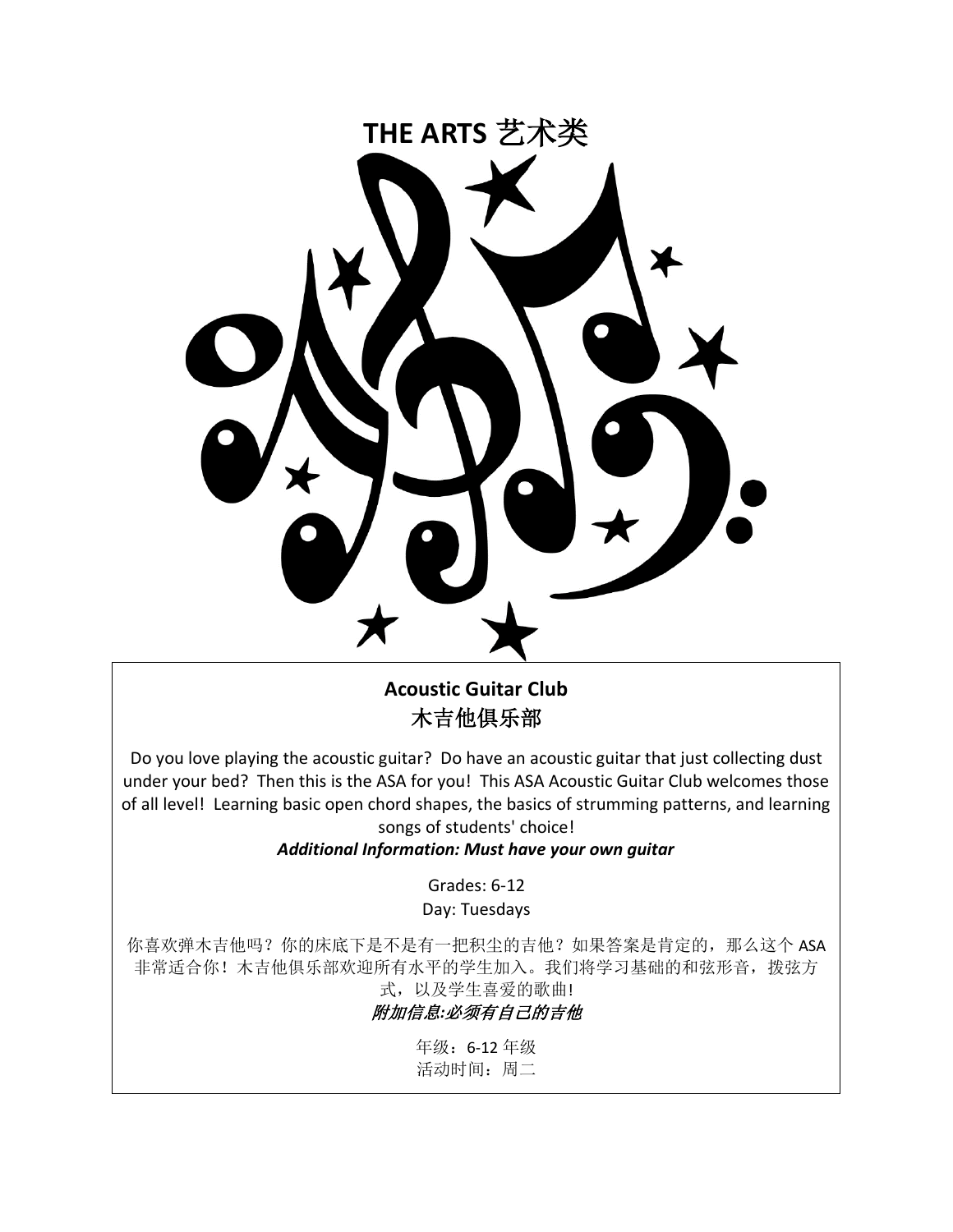#### **Photography**

摄影

Using a digital camera or phones, students will take pictures around campus learning the properties behind photography and editing. Additional Information: Students must bring a phone or digital camera to take photos.

> Grades: 7-12 Day: Tuesdays

#### **High School Graduation Choir**

# 高中毕业典礼合唱团

Do you love to sing in a choir? Would you like to be a part the choir that will perform at this year's High School Graduation Ceremonies? Previous choral music experience is preferred, but not required. Bring your singing friends and join us in the choir room on Thursday afternoons. The more, the better! We will have ten rehearsals to prepare two pieces, so be ready to sing!

Commitment to performing at both Graduation Ceremonies on May 29th is required.

Grades: 9-12 Day: Thursdays

#### **Chinese Animation Film Appreciation** 国漫电影赏析

This activity focuses on sharing with students some Chinese animation films or anime dramas that contain Chinese elements or Chinese ideas that students can watch to understand Chinese culture and make reflections. Likewise, students who are interested can conceptualize the plot of an anime movie with Chinese elements or compare it to anime movies from other countries.

> Grades: 9-12 Day: Thursdays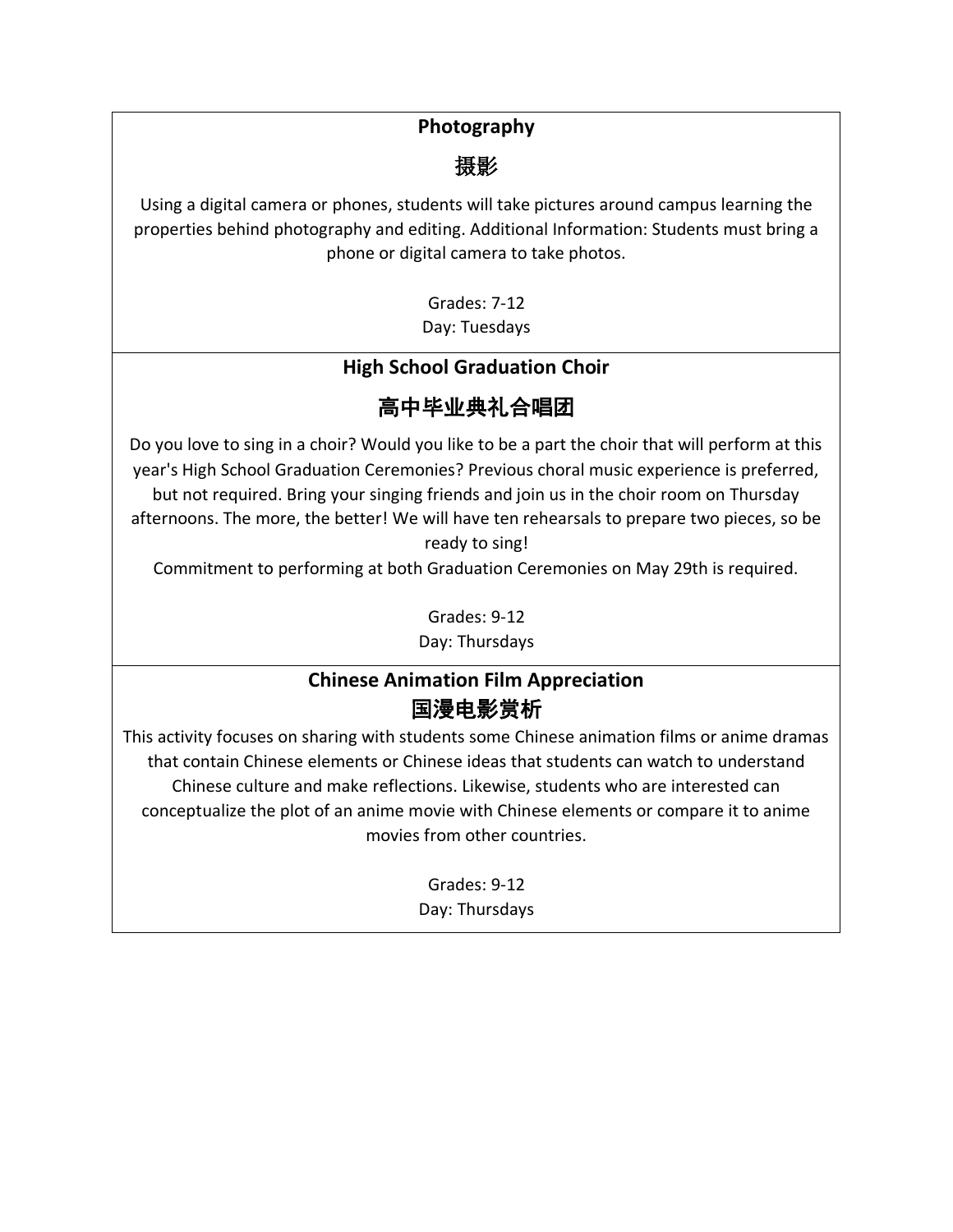# **HEALTH & WELLBEING** 健康



#### **Mindfulness**

正念训练

Mindfulness is about learning to train your attention to the present moment without dwelling on what has happened in the past or worrying about the future. Mindfulness provides many physical and psychological benefits

> Grades: 6-12 Day: Thursdays

正念训练可以锻炼你的注意力,专注于当下的事务,不去纠结于过去发生的事情或担心未来。 正念有助于身心健康。

> 年级:6-12 年级 活动时间:周四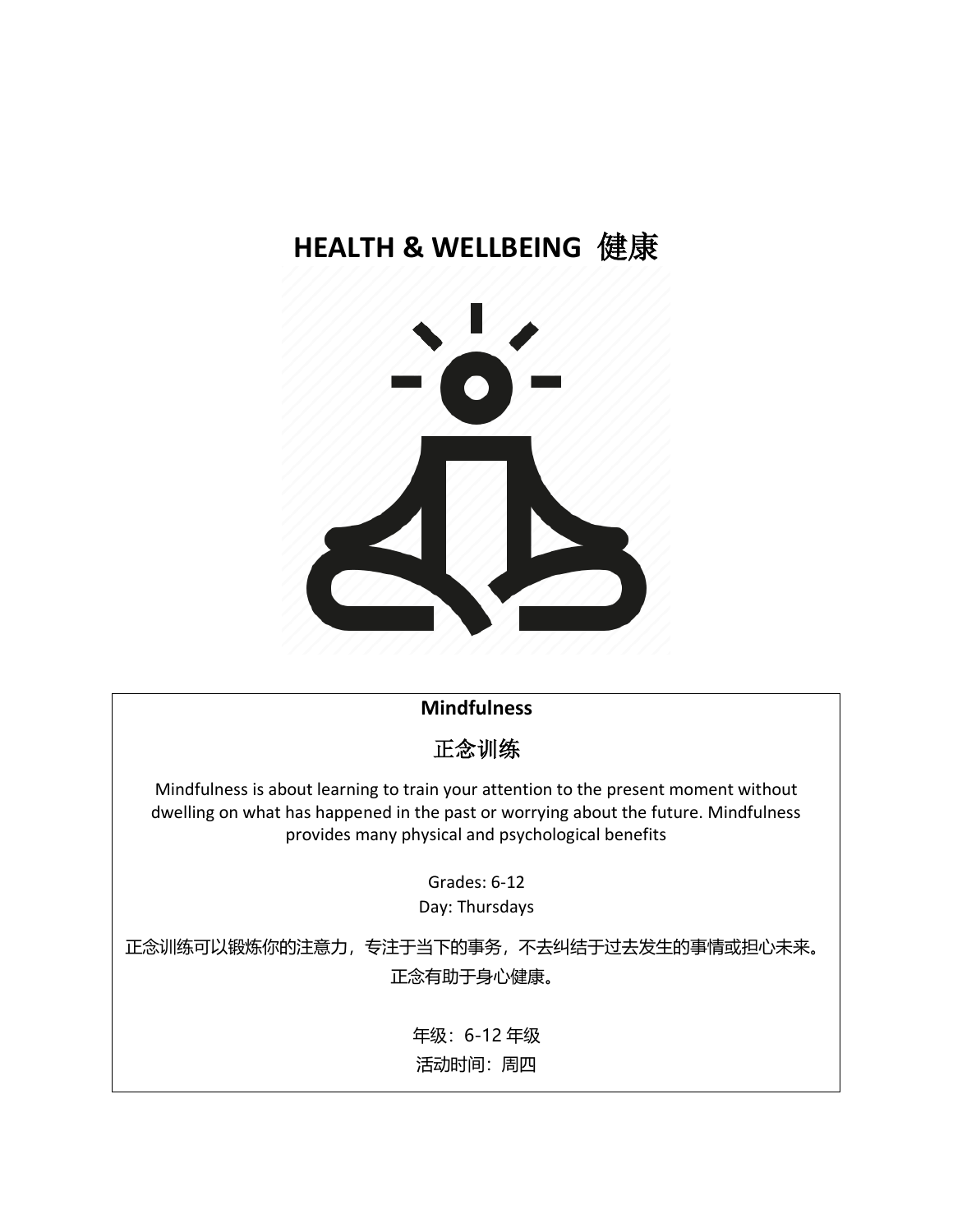# **Strength & Conditioning 力量及体能训练**

**Requirements**: Athletic clothing to change into (Much like gym clothes), water bottle, small hand towel (to wipe machines off after use)

Whether you're a beginner or a pro in the gym, you can benefit from this ASA. Join with just a hope to get fit or with a detailed program you'd like to follow. Both are okay as long as you join willing to stay off your phone, push yourself, and improve your health.

> Grade: 9-12 Day: Tuesdays and/or Thursdays

# **Super Steppers Club 步行运动俱乐部**

Are you ready to meet other new young ladies who can motivate you, support you, and work with you to improve your fitness and overall heart health? Well, come and join our sensational Super Steppers Club. We will meet promptly at 3:45 in the Bilingual School Cafe so that we can get a good 45 minutes of walking time. Please come ready and prepared by wearing comfy clothes and shoes. Open to young ladies in grades 3-8. See you there!

#### Grades: 6-8 Days: Tuesdays

你已经做好准备同其他的女孩子,在相互的陪伴、激励和支持中,一起锻炼身体,增强心肺功 能吗?那快快加入步行运动的俱乐部吧!我们将在下午 3:45 华美双语学校的食堂集合,保证我 们有 45 分钟的步行时间。请在课前准备好舒适的衣服和鞋子。我们的俱乐部欢迎 3-8 年级的 女生加入, 期待你们的加入!

年级:6-8 年级

#### 活动时间:周二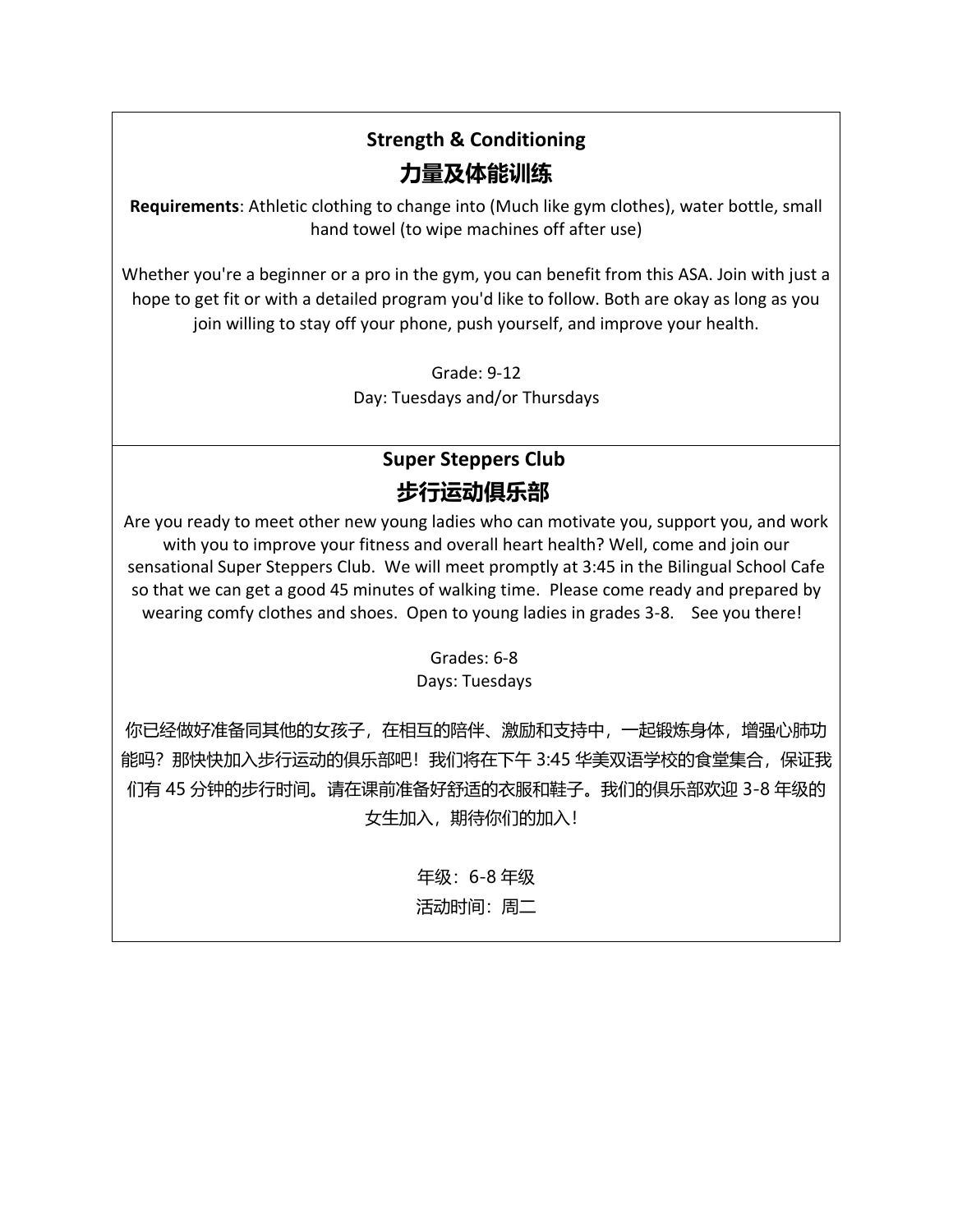

#### **TOEFL Club**

# **托福俱乐部**

This club is designed to help students develop the necessary skills required for the TOEFL test: speaking, listening, writing, and reading.

> Grade: 7-10 Day: Tuesdays

# **VEX Robotics**

## VEX **机器人**

Join the Robotics ASA! Develop your creativity, teamwork, leadership, and problem-solving skills. We will be using VEX 5 robots to complete challenges. No experience needed - all levels welcome.

> Grade: 9-11 Day: Thursdays

## **Garage Band-ing Together 学习 GarageBand 软件**

A setting where new and experienced users of Apple's GarageBand audio software can come together to share tips and tricks, learn new things about audio production, and present their creations to an authentic audience for feedback. Students will need to provide their own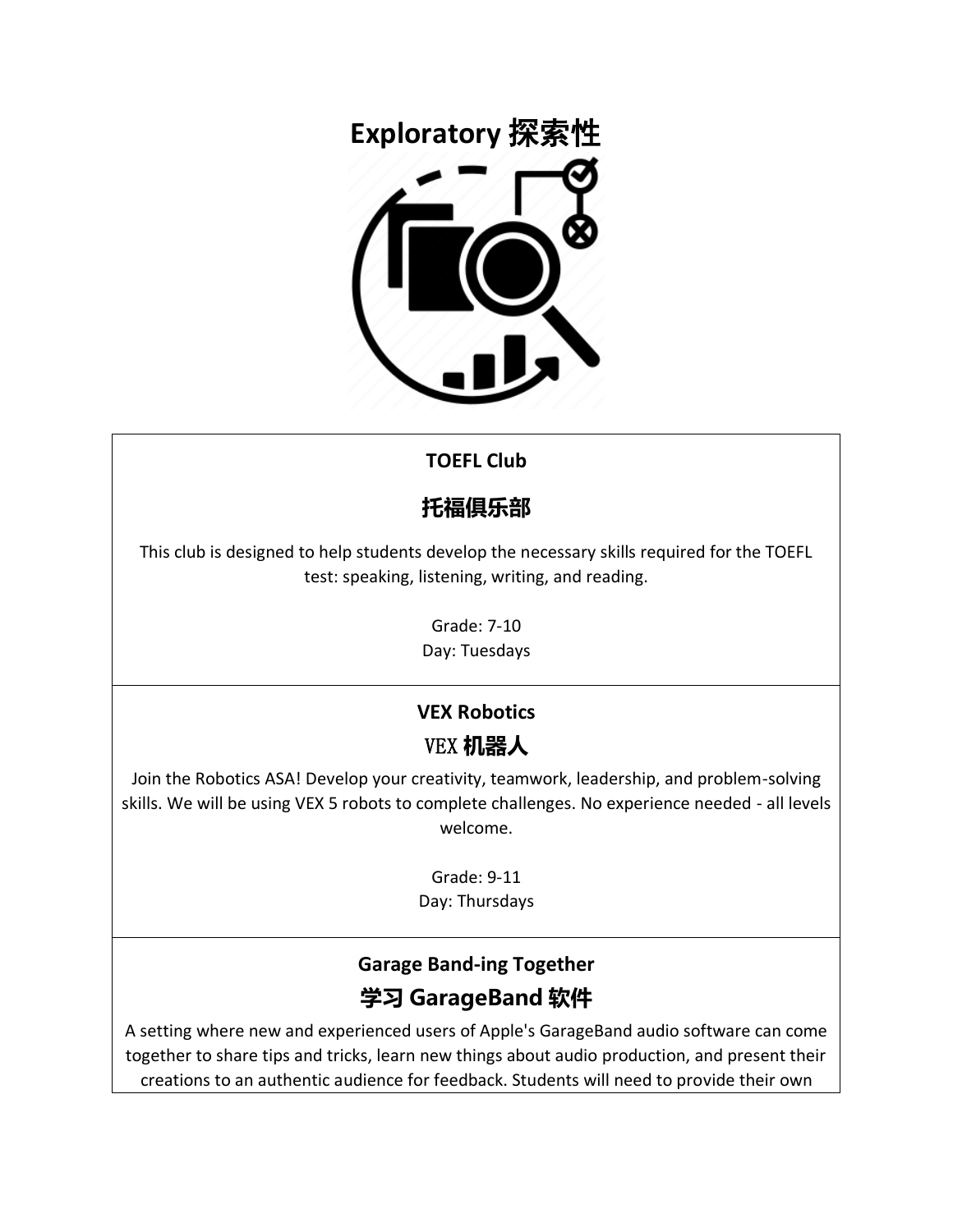Apple device (laptop or iPad) with GarageBand installed (it is included with all Apple devices).

Grade: 6-12 Day: Tuesdays

在这里,苹果 GarageBand 音频软件的新用户和经验丰富的用户可以一起分享技巧和窍门,学 习音频制作的新东西,并将他们的创作呈现给观众,以获得反馈。学生需要准备自己的苹果设 备(笔记本电脑或 iPad) ,并安装 GarageBand(苹果设备都可以下载)。

年级:6-12 年级

活动时间:周二

#### **AMC 8**

#### 美国数学竞赛 **AMC8**

This class is for students who love Math, solving problems and have an interest in taking the AMC 8 examination in the future. The Tuesday and Thursday classes will cover the same content and students should select one of the two days (not both).

> Grade: 6-8 Day: Tuesdays OR Thursdays

这门课程是为热爱数学及解题,有兴趣参加 AMC8 竞赛的学生而开设的。周二和周四的课程涵 盖相同的内容,参加的学生应该任选一天(而不是两天都选)

> 年级:6-8 年级 活动时间: 周二或周四

# **Together is Better**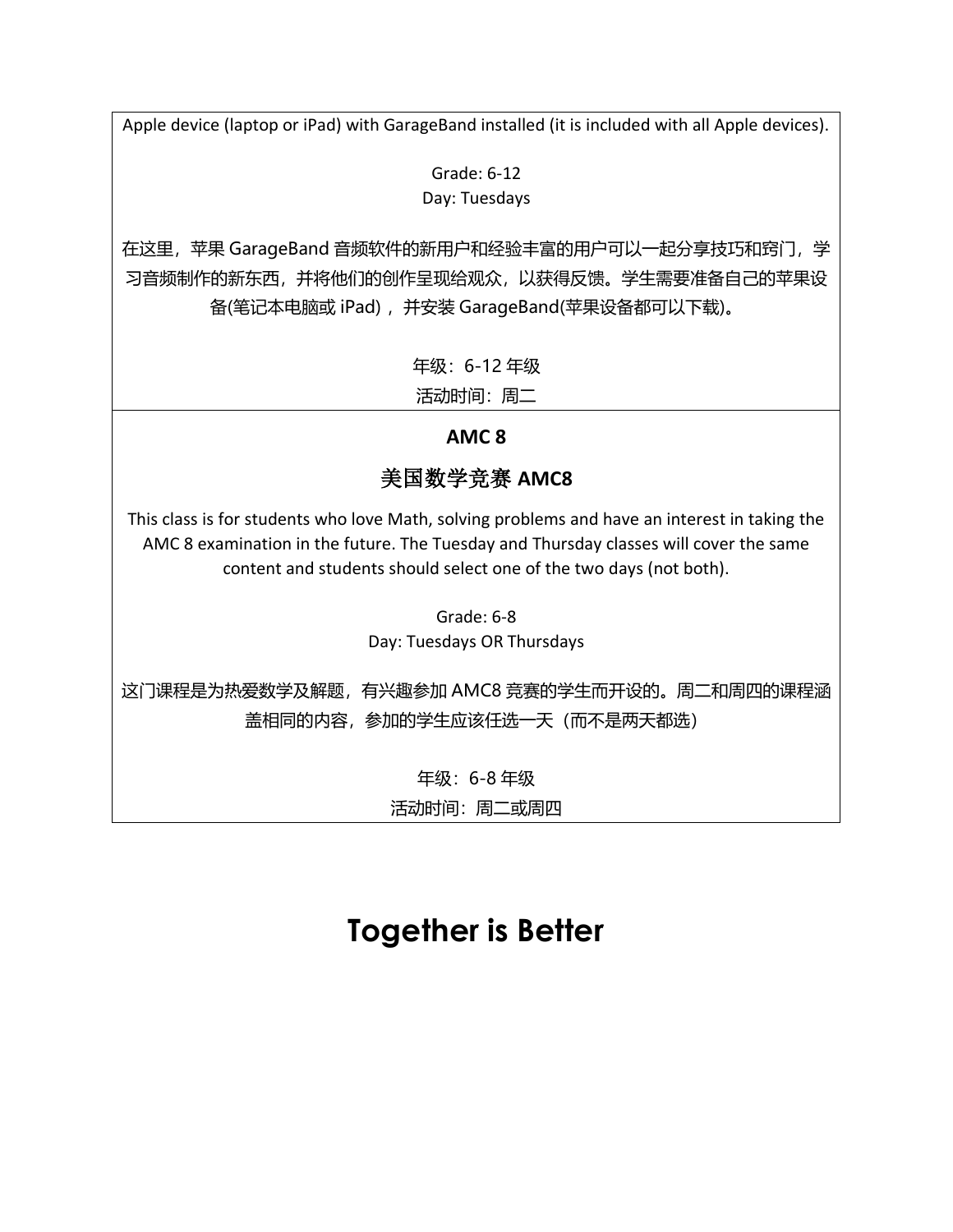

## **Aunty Wang** 爱心养老院

Come make a difference to the community while working with others. We will be creating a relationship with the Elderly home and/or the orphanage here in Jinshitan. "How?" do you ask? That is up to YOU. read a book, make blankets for the winter, do a food drive. There is no limit to the possibilities. Looking forward to working with you.

> Grades: 8-12 Day: Tuesdays

# **Student Led Activities** 学生主导的活动

The activities below were approved activities that will be planned and run by our own students. These students are skilled and extremely passionate about the activities they are running. Each student-led activity is paired with a staff mentor to help provide feedback and always ensure safety.

以下活动是由学生设计开展,且经过学校批准。这些学生对自己所开展的活动,是富有 经验并充满极高的热情。每个学生负责的活动都经由一名教职人员指导,给学生反 馈, 来确保活动的安全。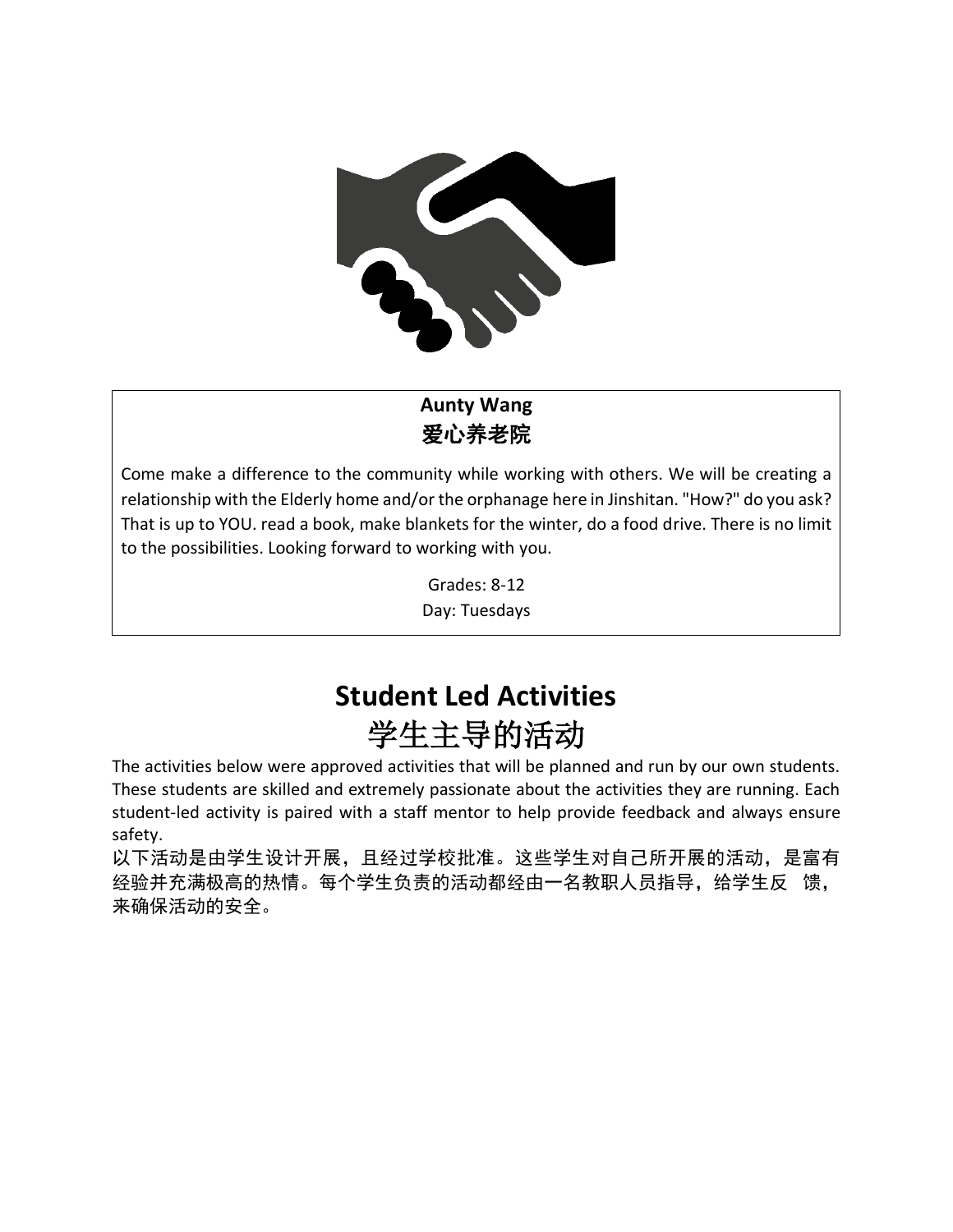#### **Esports (Student led)** 电竞(学生负责)

We will use the video game "League of Legend" (英雄联盟) to train students with different strategies and techniques. Students will also practice team work that can let people get together and not only think for themselves but to consider contributing as part of a team. Therefore, we will practice different strategies and techniques to improve students' individual skills, teamwork and sense of collective honor. We also aim to compete with other schools or teams from outside the school.

Students will need a laptop that can play, mouse, keyboard, headset and a Chinese version account (free).

> Grades: 9-12 Day: Tuesdays & Thursdays

#### **MUN (Student led)** 模拟联合国(学生负责)

The Model United Nations (MUN) ASA introduces global issues, rules & procedures for a MUN conference, and prepares members for a formal MUN conference hosted by DAIS. Members will have the opportunity to practice their critical thinking and public speaking abilities, as well as enjoy the fun of role-playing a global leader. MUN can be a highlight for college applications and participants often gain life-long benefits from the program. Join us to gain experience as a diplomatic leader and polish your resume!

> Grade: 8-12 Day: Tuesdays

#### **Broadcasting (Student Led)**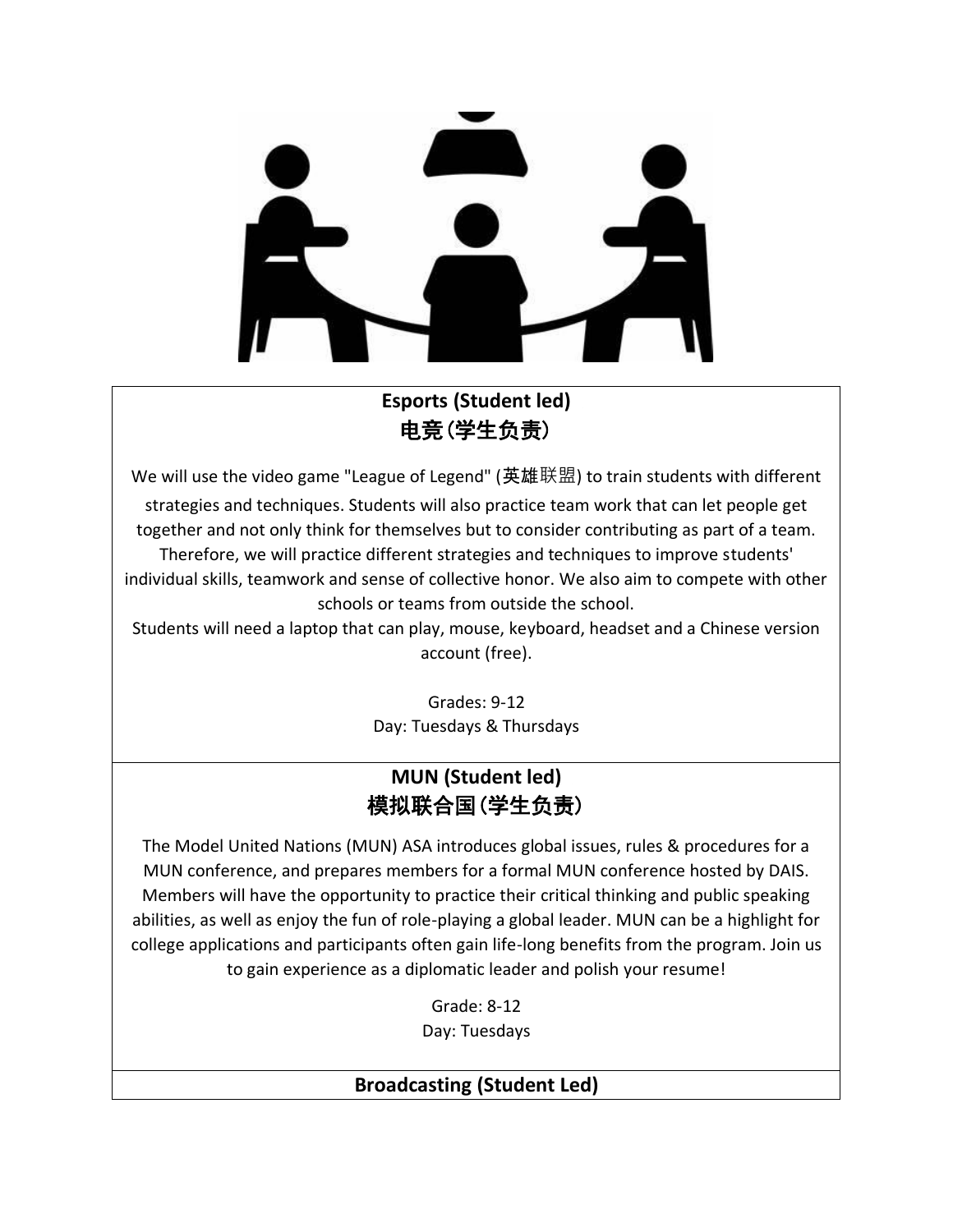# 广播站 (学生负责)

Hi students, our school's broadcasting station is finally here! If you are interested in broadcasting but do not have a place to showcase your talent or have your own opinions or comments on current events in school or community. DAIS/Huamei broadcasting station is the chance you can't miss! You will have the opportunity to share the weekly announcement and other essential school announcements with the entire school. If you are interested in our ASA, please don't hesitate to give it a go! We are looking forward to seeing you there!

> Grade: 9-12 Days: Tuesdays & Thursdays

#### **Phanteks (Student Led)**

This is an invite only group.

Grades: 9-12

Day: Tuesdays

#### **Tennis (Student Led)**

After a long period of sitting and concentrating on intensive schoolwork, students will be able to get fit and relax by attending this ASA. This ASA will be focusing on tennis playing, making students more skilled and proficient in the sport.

> Grade: 9-12 Days: Tuesdays & Thursdays

# **Circuit Design /** 电路设计与制作 **(Student Led)**

This ASA is mainly focused on circuit design and making. This ASA will appeal to people who like to make high quality products. In this ASA, students will have the opportunity to create their own circuits, a device that seems to be technologically advanced in our day-to-day life. These include Induction lights, various types of locks, and whatever you want to create.

. Students are required to commit to both days of the week and will be required to purchase and bring some materials to class.

该 ASA 主要侧重于电路设计和制作。这个 ASA 将吸引那些喜欢制作高质量产品的人。 在这个 ASA 中,学生将有机会创建自己的电路,这是一种在我们的日常生活中似乎技 术先进的设备。这些包括感应灯、各种类型的锁以及您想要创建的任何东西。

> Grade: 9-12 Days: Tuesdays & Thursdays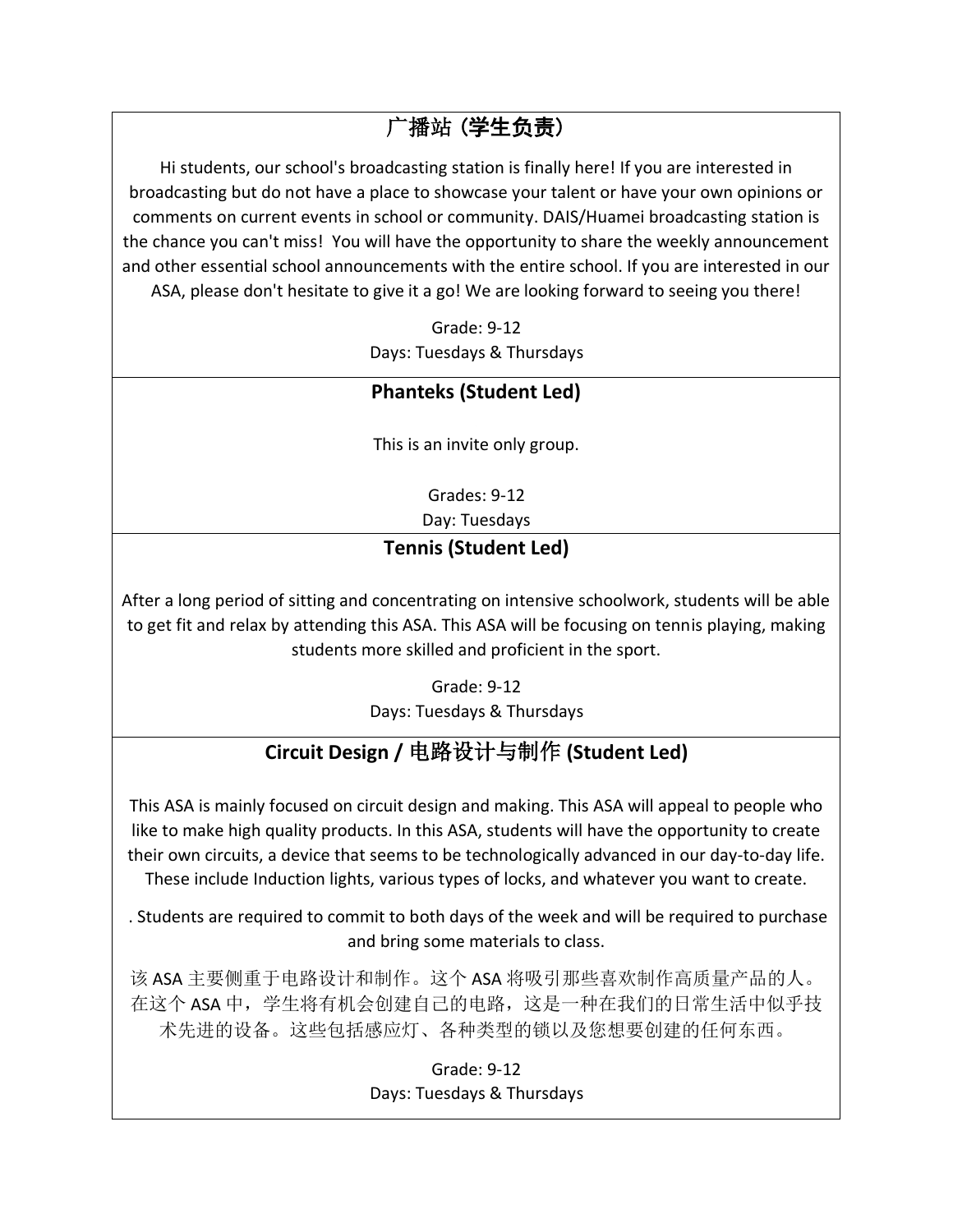# **DMECC**

DMECC is a Volunteer and Youth Leadership Social Enterprise. We prepare Intl. students for the world by introducing them to Volunteerism and Leadership. Our Program is structured to provide students with flexibility, encouraging them to use their skills to support local communities. Through our programs, students can fulfill Volunteer and Community participation requirements for College Applications. Our program is recognized by the Duke of Edinburg Awards program as well as the National Honour Society. Students begin by registering with our program, where we prepare them for their volunteer roles. After 4 months as a General Volunteer in Social Good, each Volunteer receives a Certificate confirming their hours of Volunteerism, a requirement for many colleges and

Universities.

After 4 months as a Volunteer in Social Good, Students are encouraged to join our Youth Leadership Program where they develop their skills beyond academic. Still supporting children without access to adequate education, but this time through one of our leadership teams where they continue to earn Volunteer hours, where contributions support the Essay for College application. In addition to the Certificate of Volunteerism, each student will receive a Standard Letter of Recommendation for their College / University Portfolio. After 6 months in a Team, students are invited to become a Youth Executive. This is where students lead a program or project. This level of DMECC is by invitation only. Youth Leaders receive a Certificate confirming hours as well as a Customized Letter of Recommendation for their College applications.

DMECC is a paid program, 500 RMB for Registration and Preparations, then 2000 RMB for 4 months, and 4000 RMB for 12 months. DMECC are facilitating some free of charge Student-Led ASAs this trimester to introduce DAIS/DHS students to the program.

#### **Curious Kids Curriculum Development (Student Led)**

Create lesson plans and curriculum for 3 programs: Games, In-Home Science and Scratch. Each program is unique, in that it is a gradual skill building program, beginning with critical thinking skills, then on to scientific process, and culminating with experiments using Makey boards and Scratch programing. The curriculum designed will be tested and then used in in DMECC's Curious Kids programs in local villages.

> Grade: 9-12 Days: Thursdays

#### **Technology Team (Student Led)**

Join this ASA if you like technology and are looking for ways to explore technology from a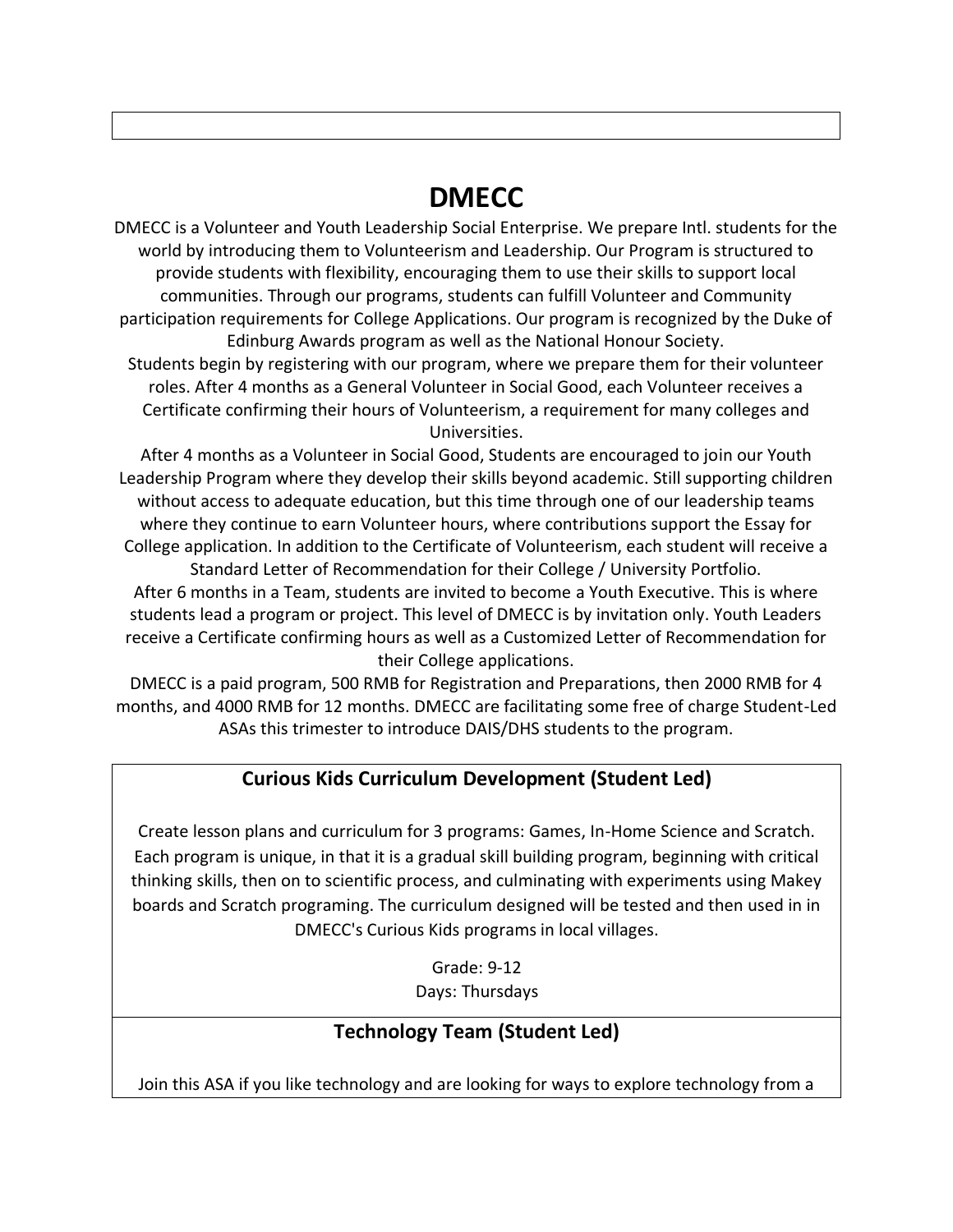business application perspective. DMECC's Technology team works closely with many other DMECC teams and has a broad range of technological support. We are responsible for DMECC's Media presence (Wechat, Website, and Instagram). We liaise with Feishu a Bytedance Technology. We are also building database software to enhance the Volunteer experience.

> Grade: 9-12 Days: Thursdays

# **Paid Activities** 付费活动

The activities below are from outside vendors that have been vetted and approved by the DAIS athletics and activities office to hold classes for our students on campus throughout the week. It is not mandatory to take any paid activities but rather an additional supplement to our program to allow students a broader range of activities. Please refer to the activities handbook for our policies pertaining to paid activities.

下列活动是由体育活动办公室审核通过的由校外教师负责在我们校园内开展的活动。 付 费活动是非强制性的,这是我们课程的额外补充项,让学生可以有更广泛的活动范 围。 请参阅活动手册,了解有关付费活动的要求。

- $\circ$  The minimum number of students is listed for each. If a class drops below the minimum number, it may be canceled.
- o 课程的开班最低人数已被列出。如果报名人数不够,课程将被取消。

#### **Artificial Intelligence and Applications** 人工智能及其应用

We will explain the cutting-edge technologies of artificial intelligence, Including data analysis and mining technology, face recognition technology, image recognition technology, character recognition technology, voice recognition technology. Students will understand knowledge of artificial intelligence, experience artificial intelligence technology application, have more programming knowledge, enhance using artificial intelligence technology.

*Additional information: students must have learned Python before and Must bring your own computer.*

Cost per class: 200 RMB per hour (Wednesdays are 200 and Fridays are 400) Minimum Number: 4 Language of Instruction: Chinese Grade: 7-12 Day: Wednesday and Friday (Friday is from 4:00-6:00)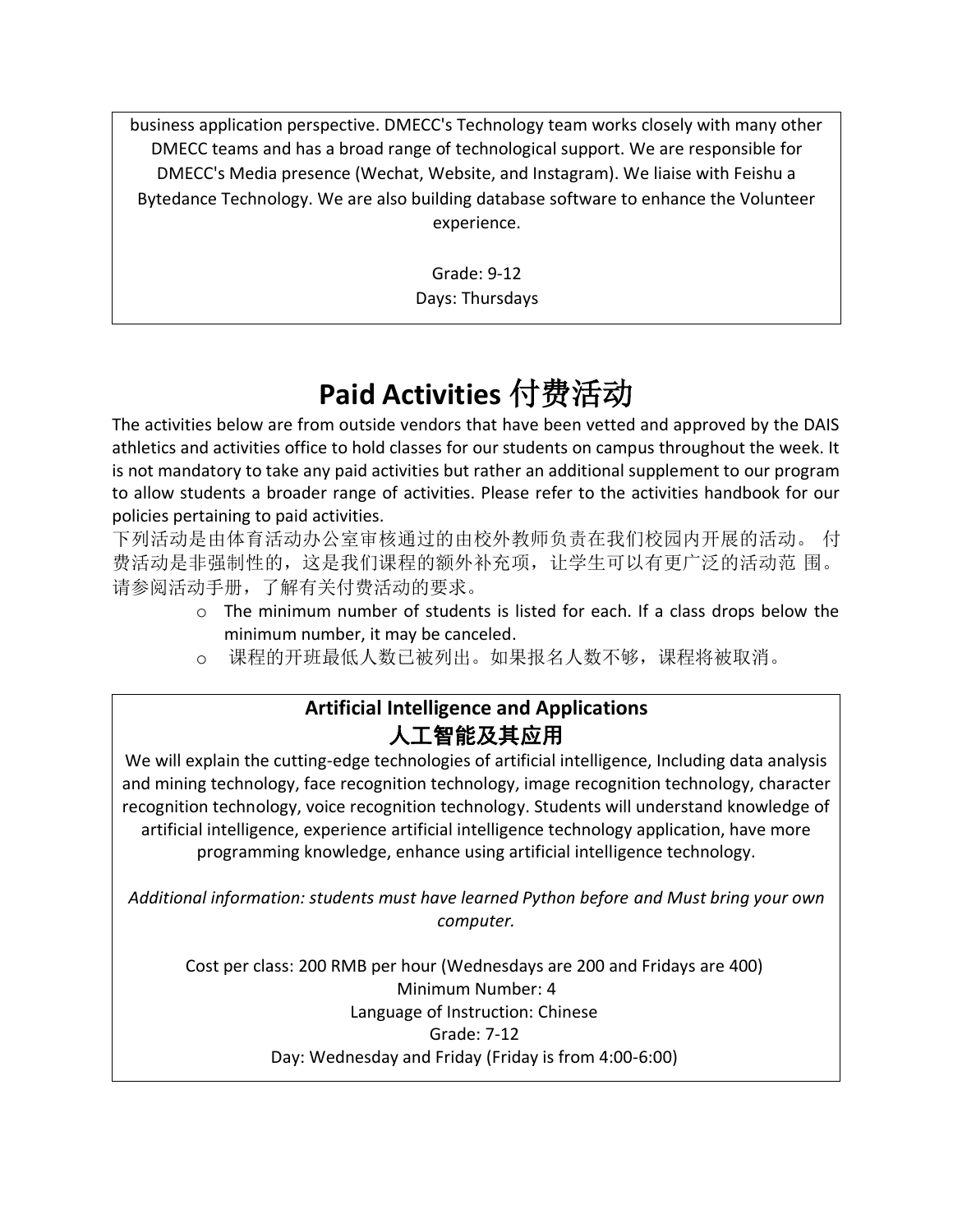该门课程采用理论结合实战的方式讲解人工智能前沿技术, 包括数据分析和挖掘技术、人脸识 别技术、图像识别技术、文字识别技术、语音识别技术,让同学们深入了解人工智能知识、体 验人工智能技术应用的同时,还能掌握更多编程知识,增强同学们利用人工智能技术服务人类 的责任感。

附加信息:学生有 Python 基础,且上课需自备电脑。

每节课的费用:每小时 200 元(周三 200 元,周五 400 元) 开课最少人数:4 人 授课语言:中文 年级:7-12 年级 活动时间:周三和周五(周五上课时间为 4:00-6:00)

#### **Coding - Python for beginners**  Python 初阶班

Students will learn the basic syntax of Python, apply programming knowledge to complete practical projects, solve algorithm problems and connect programming knowledge with math knowledge. Students will establish rigorous habits of thinking and learning habits and get deeply the understanding of the language logci in the process of application.

Cost per class: 200 RMB per hour (Wednesdays are 200 and Fridays are 400) Minimum Number: 4 Language of Instruction: Chinese Grade: 7-12 Day: Wednesday and Friday (Friday is from 4:00-6:00)

#### *Additional Information: Must bring your own computer*

Python 语言入门,学习 Python 语言的基础语法,应用编程知识点完成实践项目,解决算法问 题等,帮助孩子将编程知识与数学知识等连接起来, 让孩子在应用的过程中对语言逻辑的理解 更深入,建立严谨的思维习惯以及学习习惯。

> 每节课的费用:每小时 200 元(周三 200 元,周五 400 元) 最少开课人数:4 人 教学语言:中文 年级:7-12 年级 活动时间:周三和周五(周五上课时间为 4:00-6:00) 附加信息:必须自己携带电脑

> > **Coding – Scratch (Beginners)** 编程 Scratch 初级班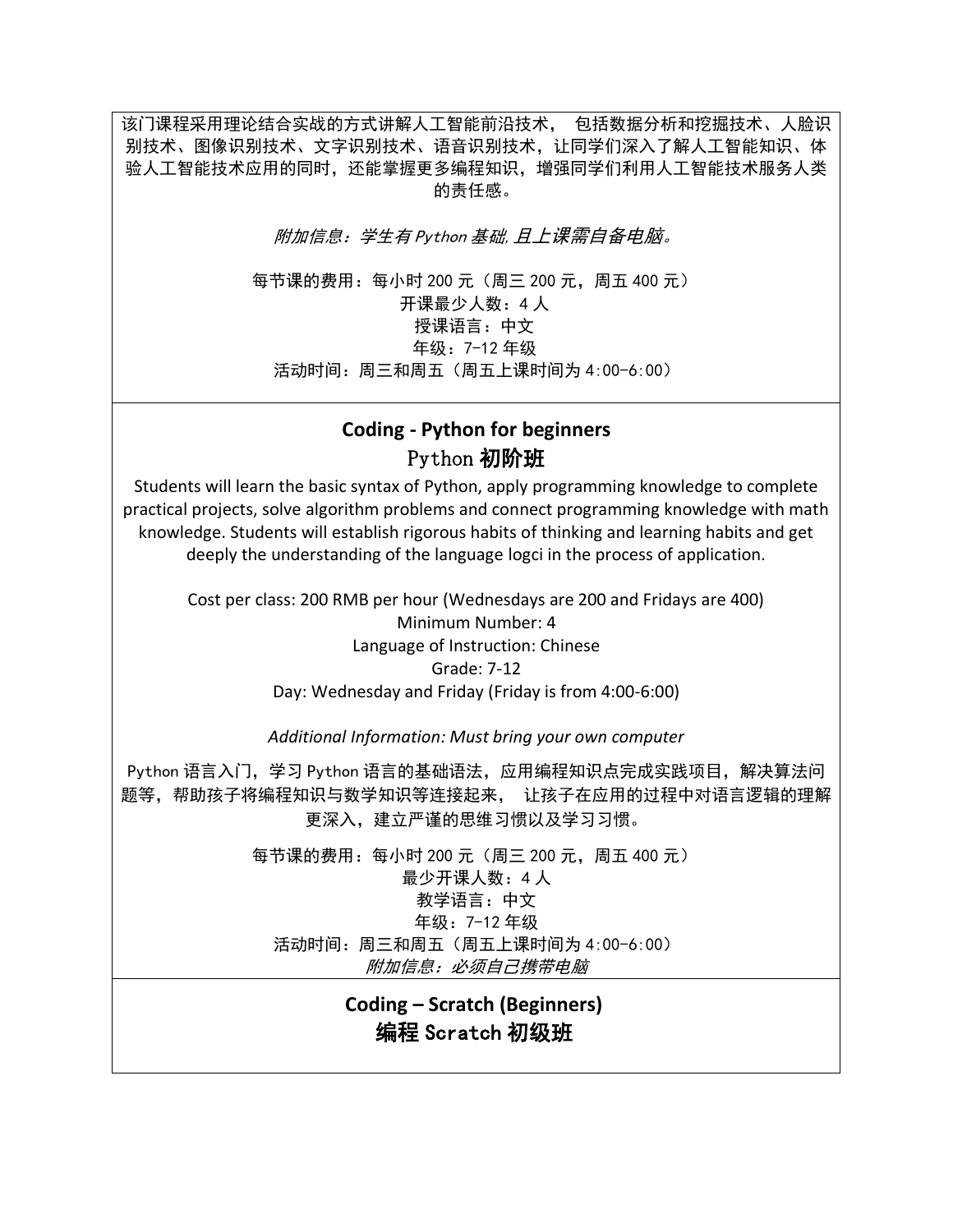Scratch is a children's programming tool developed by MIT in 2007. Although the users don't have to know english or the keyboard, they can still build a programming concept by dragging the blocks of code.

#### Cost per class: 150 RMB per hour (Wednesdays are 150 and Fridays are 300) Minimum Number: 4 Language of Instruction: Chinese Grade: 1-6 Day: Wednesday and Friday (Friday is from 4:00-6:00)

"Scratch 是源于美国麻省理工在 2007 年开发的少儿编程工具,Scratch 初级课程通过小游戏项 目开启孩子的编程启蒙教育,在动手制作编程小游戏的过程中培养孩子的编程思维、逻辑思 维、激发创造力。

> 每节课的费用:每小时 150 元(周三 150 元,周五 300 元) 开课最少人数:4 人 授课语言:中文 年级:1-6 年级 活动时间:周三和周五(周五上课时间为 4:00-6:00)

#### **Coding – Scratch (Intermediate)** 编程 Scratch 中级班

Through systematic project-based learning, students can develop the ability of programming thinking, critical thinking, solving problems, and creativity. Students can build a scientific knowledge system at an early age and adapt to the challenges brought by the explosion of artificial intelligence knowledge in the future.

> Cost per class: 150 RMB per hour (Wednesdays are 150 and Fridays are 300) Minimum Number: 4 Language of Instruction: Chinese Grade: 3-6 Day: Wednesday and Friday (Friday is from 4:00-6:00)

通过体系化的项目学习,培养孩子的编程思维,深入思考,独立解决问题的能力,让孩子将自 己的创意和想象力尝试通过编程得到实现。建立人工智能时代科学价值观,让孩子从小学会构 建科学知识体系,适应未来人工智能知识大爆炸带来的挑战。

> 课时费: 每小时 150 元 (周三 150 元, 周五 300 元) 开课最少人数:4 人 授课语言:中文 年级:3-6 年级 活动时间:周三和周五(周五上课时间为 4:00-6:00)

#### **Coding – Scratch (Advanced)**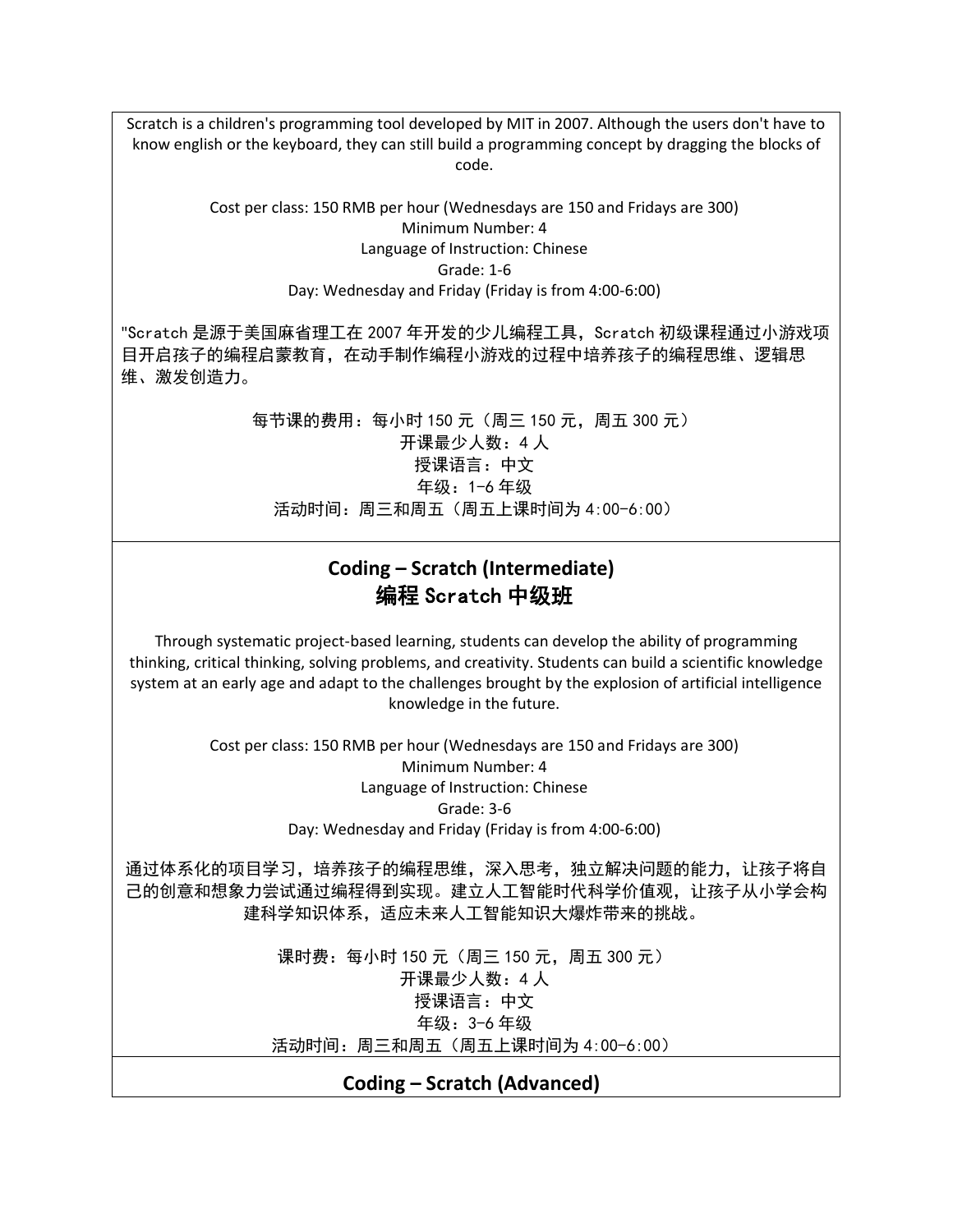#### 编程 Scratch 高级班 Students start algorithm learning with Scratch. They can apply algorithms to solve mathematical problems and practical problems in life. The mathematical thinking, logical thinking, programming and application ability will be improved. Cost per class: 150 RMB per hour (Wednesdays are 150 and Fridays are 300) Minimum Number: 4 Language of Instruction: Chinese Grade: 5-6 Day: Wednesday and Friday (Friday is from 4:00-6:00) 应用 Scratch 语言开启算法学习,让孩子认识算法的概念与形式,应用算法解决数学问题以及 生活中的实际问题,深入提升孩子的数学思维、逻辑思维、编程应用能力。

课时费:每小时 150 元(周三 150 元,周五 300 元) 开课最少人数:4 人 授课语言:中文 年级:5-6 年级 活动时间:周三和周五(周五上课时间为 4:00-6:00)

#### **Fencing G5-12** 5-12 年级击剑

Fencing is one of the traditional ASA courses. While carrying forward the Olympic spirit, we wish that students can strengthen and develop their body as well as their confidence and courage.

> Cost per class: 150RMB Language of Instruction: Chinese & English Minimum Number: 4 Grades: 5-12 Days: Tuesdays & Thursdays @ 3:55-4:45 p.m.

击剑运动的开展是我校的传统 ASA 课程之一。我们弘扬奥林匹克精神的同时, "以剑树人", 锻炼孩子们的体魄,勇敢顽强 。 课时费:150 元 授课语言:中文和英文 开课最少人数:4 人 年级:5-12 年级 活动时间:周二和周四下午 3:55-4:45

**Horse Riding** 马术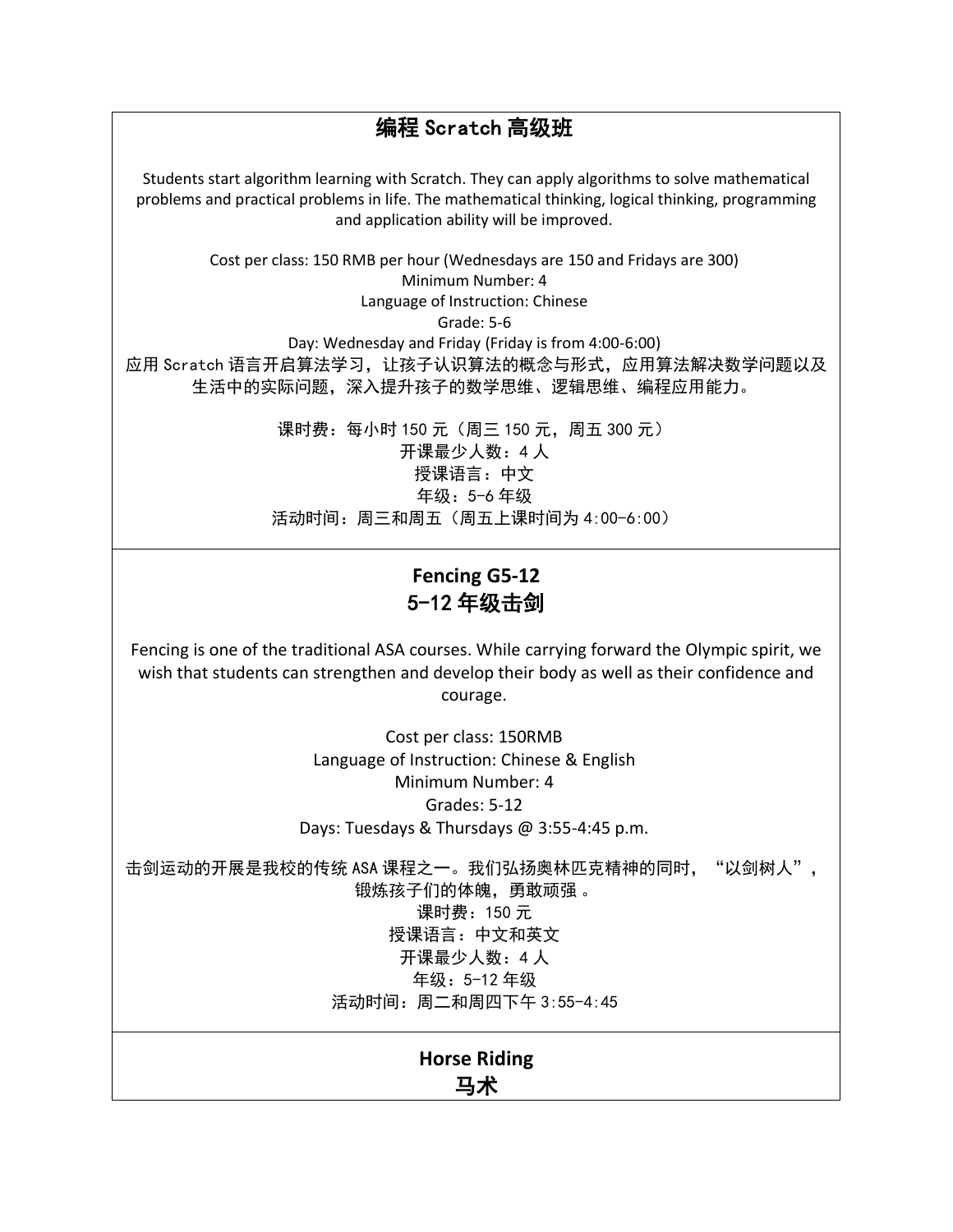Elementary course: The theoretical knowledge, riding 30mins, taking care of the horses

Cost: 210RMB per class Language of instruction: English & Chinese Minimum Number: 2 Grade: K-12 Day: Mondays/ Wednesdays/Fridays @ 4:00-5:00 p.m.

*Additional Information: Coaches will pick up students to the Spring Field and drop them off on campus.*

初级课程:理论知识,30 分钟骑马,打理马匹

课时费:每节课 210 元 授课语言:英语、中文 开课最少人数:2 人 年级: K-12 年级 活动时间:周一或周三或周五下午 4:00-5:00

附加说明:俱乐部教练将接送学生,往返俱乐部和学校。

#### **Swim Training** 游泳训练

The swimming course is designed to meet the majority of students who love swimming. The course mainly teaches competitive swimming, including butterfly, backstroke, breaststroke, freestyle, and turning and starting required to participate in swimming competitions. They can strengthen their physical fitness through training. They can sign up if they have the basic of swimming.

> Cost per class: 130 RMB (Paying for coach and lifeguard) Language of Instruction: Chinese with a little English Minimum Number: 8 Grade: 2-12 Day: Wednesdays & Fridays @ 4:00-5:00 p.m.

游泳课程是为了满足广大喜爱游泳的学生,课程主要教授竞技游泳,包含蝶泳仰泳蛙泳自由 泳,以及参加游泳比赛所需转身和出发,通过训练强化体能,有游泳基础可报名。

> 课时费:每节课 130 元(付给教练和救生员) 授课语言:中文和少许英语 开班最少人数:8 人 授课语言:中文和少许英语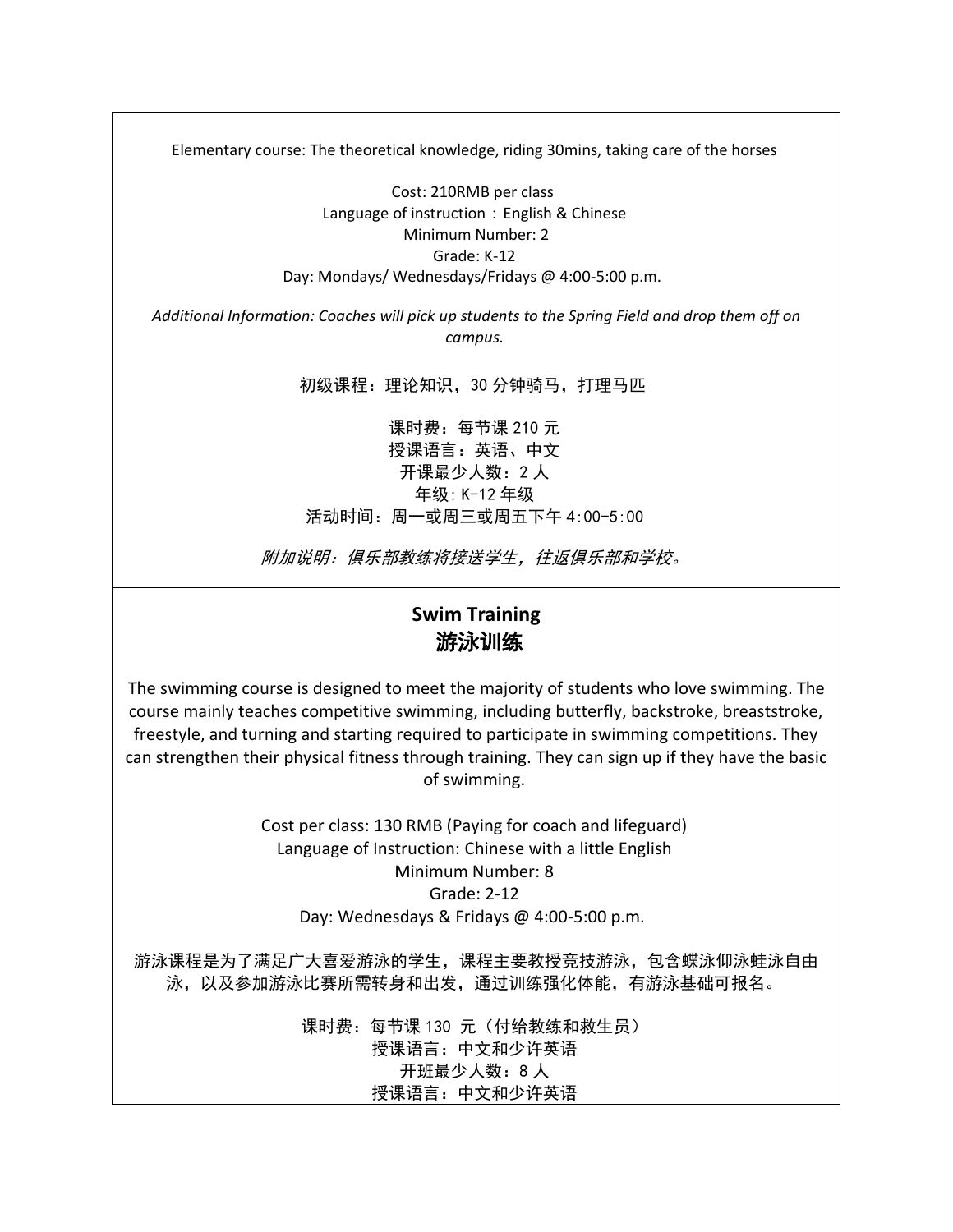年级:2-12 年级 活动时间:周三和周五下午 4:00-5:00

## **Table Tennis 乒乓球**

This course aims to cultivate students' interest in playing table tennis. We stimulate students' potential through physical fitness and physical coordination training. Through "positive discipline" teaching method, students can develop self-discipline, responsibility, cooperation, and the ability to solve problems by themselves.

> Cost per class: 85 RMB Language of Instruction: Chinese Minimum Number: 8 Grades: K-6 Day: Wednesdays & Fridays @ 4:00-5:00 p.m.

本课程以培养青少年学打乒乓球兴趣为主,通过体适能及身体协调性训练激发学员运动 潜能,通过"正面管教"的教学方式,让学员在和善而坚定的训练气氛中培养学员自 律、有责任感、团结协作以及自我解决问题的能力

> 课时费:每节课 85 元 授课语言:中文 开班最少人数:8 人 年级:K-6 年级 活动时间:周三和周五 4:00-5:00

#### **Creative Painting** 创意绘画

Creative painting and creative handcrafts will be developed in this class.

Cost per class: 90RMB Language of Instruction: Chinese Minimum Number: 2 Grades: 1-12 Day: Wednesdays OR Fridays @ 4:00-5:00 p.m.

创意绘画、创意手工

课时费:每节课 90 元 授课语言:中文 开班最少人数:2 人 年级:1-12 年级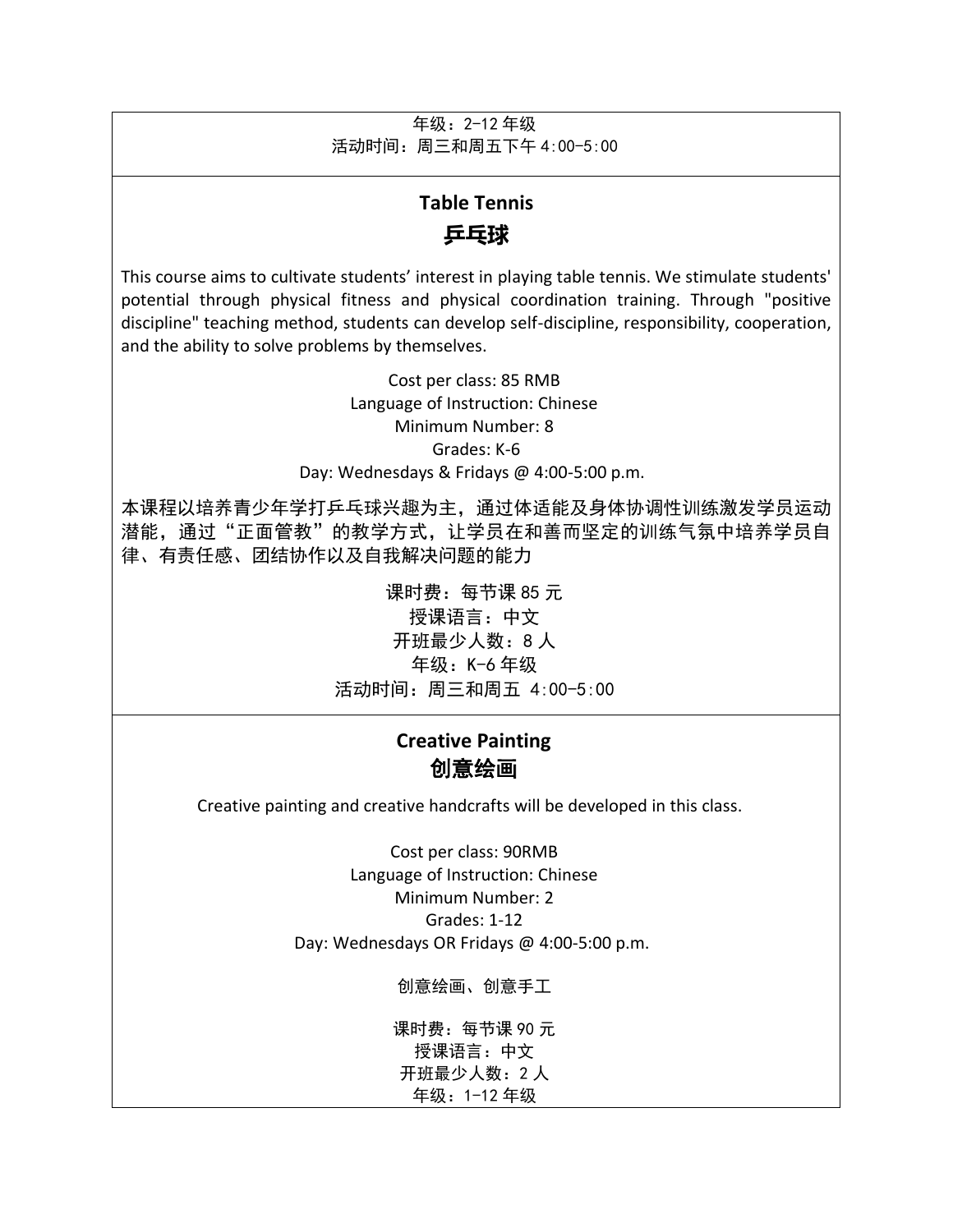活动时间:周三下午 4:00-5:00 或者周五下午 4:00-5:00

#### **Volleyball G5-12**  5-12 年级排球

Volleyball is one of the strengths in China. Through the learning of volleyball sports skills, students will be improved their master professional sports skills, brace spirit, cooperation ability, and can better achieve lifelong quality towards the future."

> Cost per class: 150RMB Language of Instruction: Chinese & English Minimum Number: 4 Grades: 5-12 Day: Wednesday @ 4:00-5:00 p.m.

排球运动是中国奥林匹克运动的强项之一,有着优良传统和文化,通过排球运动技能的 学习提升孩子素质素养,掌握专业的运动技能,拓展孩子们的勇敢拼搏和团结协作能 力,更好达成通向未来的终身素养。

> 课时费:150 元 授课语言:中文和英文 开课最少人数:4 人 年级:5-12 年级 活动时间:周三下午 4:00-5:00 p.m.

## **Advanced Tennis 高阶网球课**

This class is for students who have some consistency with ground strokes and can have at least 10 rallies with a coach. Additional Information: Students must bring their own racket and wear proper sport jersey and preferably tennis shoes.

Coach Chris: Certified with USPTR and has played tennis for 20 years in Canada and China. He has been coaching in DAIS since 2018. Mainly instructs intermediate, advanced, and international students.

> Cost per class: 130RMB Language of Instruction: Chinese & English Minimum Number: 4 Grades: 3-12 Day: Mondays @ 4:00-5:00 p.m.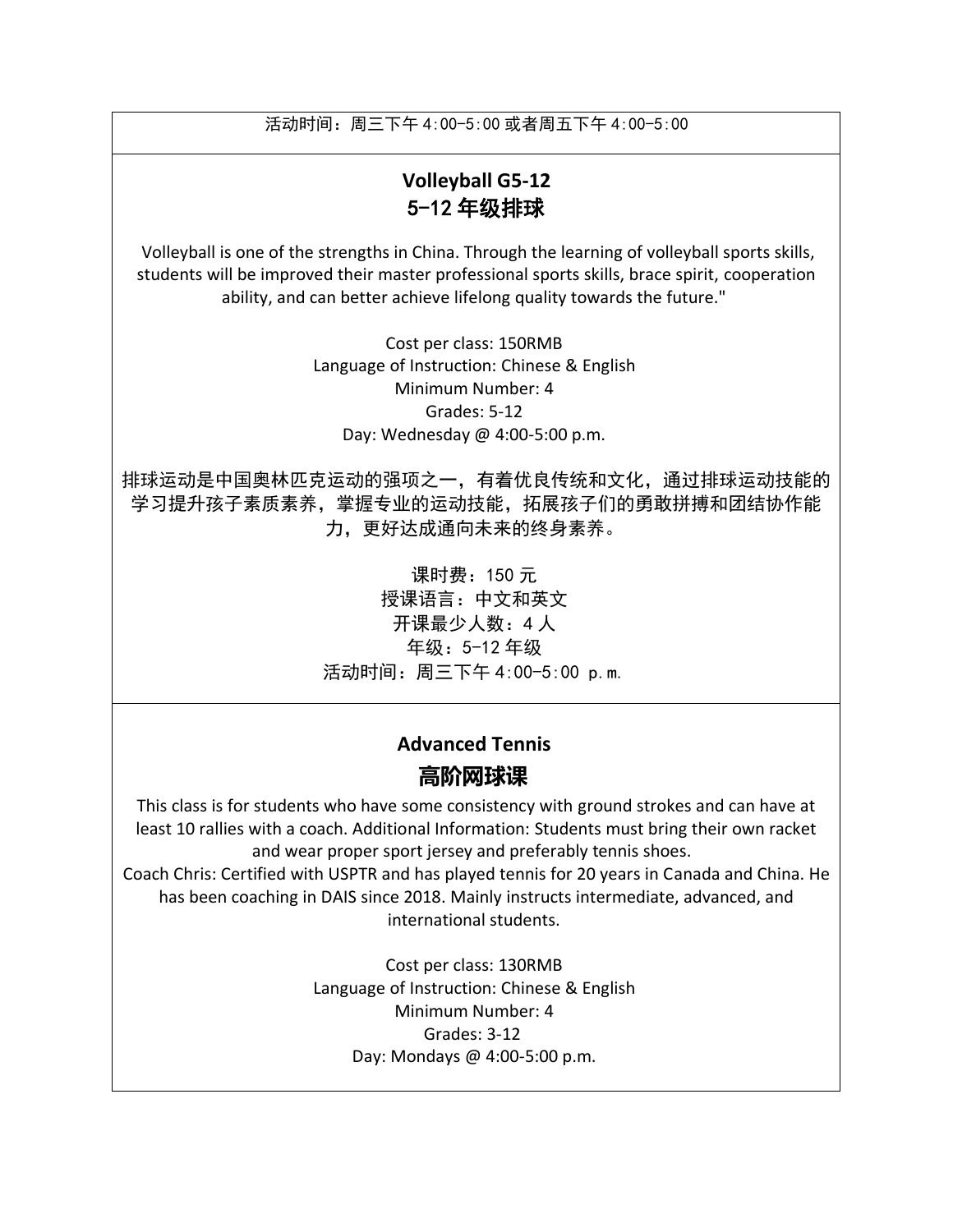高级班招收有一定正反手稳定性的学员比如可以跟教练至少打 10 个来回以上的。 附加说明: 学生需自带球拍,穿运动服,尽量穿网球鞋。

美国职业网球教练员组织认证教练资质且在加拿大及中国有 20 年网球球龄。Chris 教练自 2018 年开始担任美国学校网球教练,主要负责中高级学员及国际生。 -王教练:有着丰富的网 球教学背景并专修过教育学和教育心理学。了解儿童心理,因材施教,为人善良,亲和力高, 有耐心,深受学员们的喜爱。王教练以中文授课负责儿童网球启蒙及成人初学课程。

> 课时费:130 元 授课语言:中文和英文 开课最少人数:4 人 年级:3-12 年级 活动时间: 周一下午 4:00-5:00 p.m.

#### **Golf 高尔夫**

Zeluke Golf center is force on the promotion and training of the junior golf. We adopt international advanced golf teaching concepts and methods for developing rigorous teaching plans, so that students can quickly improve the understanding and mastery of the basic knowledge of golf in a short period of time. Through the systematic distribution of courses, we can achieve a perfect combination of psychology, practice and theory. This course mainly introduces the common rules, etiquette of golf, golf swing hitting skills including grip, stance, hitting skills, putting grip, stance hitting skills.

Cost per class: 300RMB\* to work with the coach who is a national championship winner Language of Instruction: Chinese Minimum Number: 5 Grades: K-12 Day: Tuesdays & Fridays @ 3:55-4:45 p.m.

泽鲁克(大连)高尔夫学院专注于青少年高尔夫的推广和培训,采用国际先进的高尔夫教学理 念和方法,制定严谨的教学计划,使学员在短期内迅速提升对高尔夫运动基本知识的理解和掌 握,并且通过将课程系统化的分配,从而实现心理、实践及理论三点的完美结合。 课程简介: 高尔夫礼仪,高尔夫比赛规则,高尔夫挥杆及推杆的握杆,站位,瞄球,击球等课程

每节课费用:300 元(教练曾是全运会冠军)

授课语言:中文

#### 开课最少人数:5 人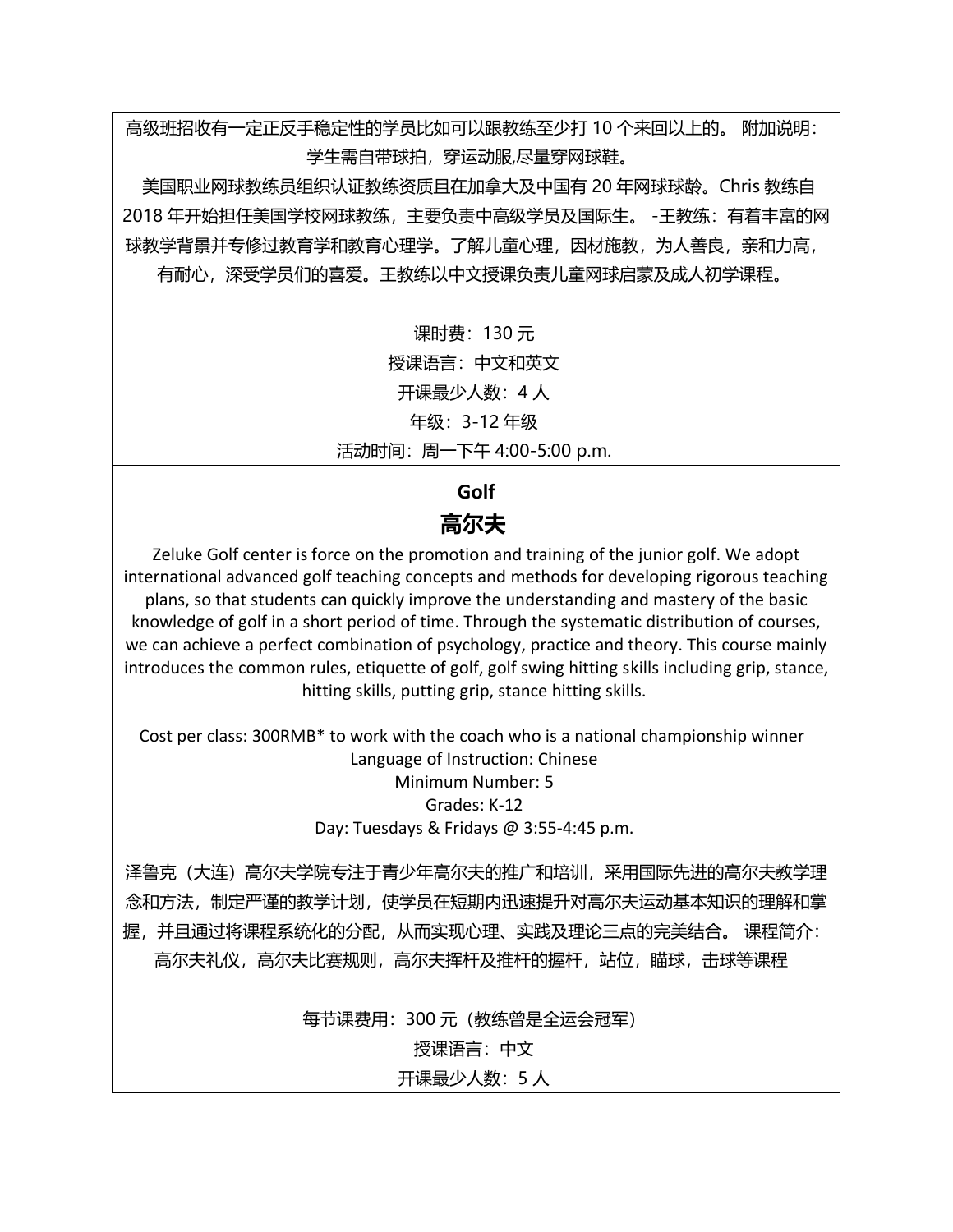年级:K-12 年级

活动时间: 周二和周五下午 3:55-4:45 p.m.

**Golf**

#### **高尔夫**

Zeluke Golf center is force on the promotion and training of the junior golf. We adopt international advanced golf teaching concepts and methods for developing rigorous teaching plans, so that students can quickly improve the understanding and mastery of the basic knowledge of golf in a short period of time. Through the systematic distribution of courses, we can achieve a perfect combination of psychology, practice and theory. This course mainly introduces the common rules, etiquette of golf, golf swing hitting skills including grip, stance, hitting skills, putting grip, stance hitting skills.

> Cost per class: 160RMB Language of Instruction: Chinese Minimum Number: 2 Grades: K-12 Day: Tuesdays & Fridays @ 3:55-4:45 p.m.

泽鲁克(大连)高尔夫学院专注于青少年高尔夫的推广和培训,采用国际先进的高尔夫教学理 念和方法,制定严谨的教学计划,使学员在短期内迅速提升对高尔夫运动基本知识的理解和掌 握,并且通过将课程系统化的分配,从而实现心理、实践及理论三点的完美结合。 课程简介: 高尔夫礼仪,高尔夫比赛规则,高尔夫挥杆及推杆的握杆,站位,瞄球,击球等课程

> 每节课费用:160 元 授课语言:中文 开课最少人数:2 人 年级:K-12 年级

活动时间: 周二和周五下午 3:55-4:45 p.m.

#### **Boxing fitness**

#### 拳**击体适**能

Description: Our boxing fitness course is based on Olympic boxing. Students can build selfprotection, develop physical and mental fitness, have goals and sense of discipline in the training.

Equipment (student should bring): boxing gloves, Hand bandage, headguard,cup protector(optional), boxing shoes(optional)

> Cost per class: 200RMB Language of Instruction: Chinese & English Minimum Number: 5